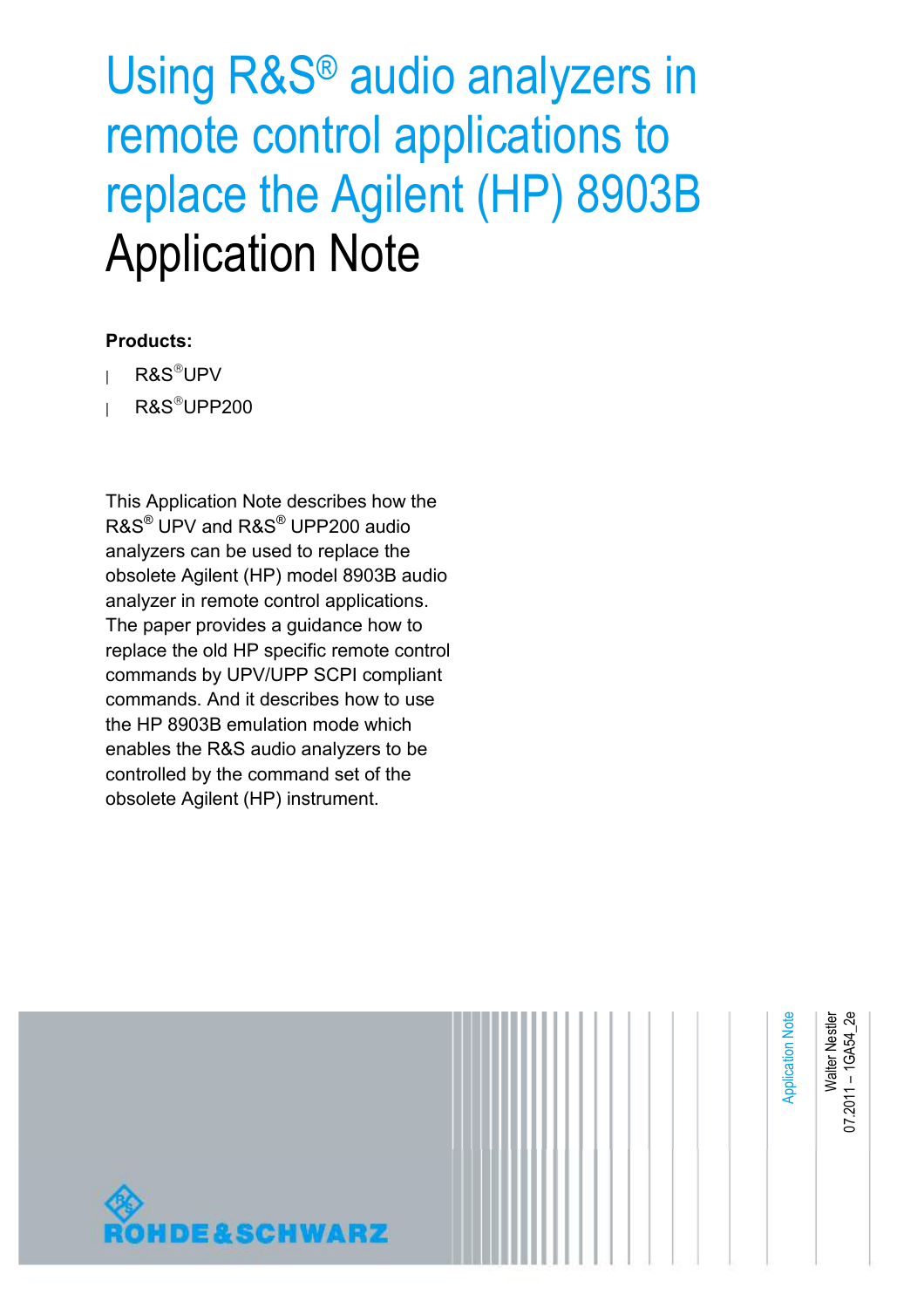## Table of Contents

| 1                       |  |
|-------------------------|--|
| $\mathbf 2$             |  |
| 3                       |  |
| 3.1                     |  |
| 3.2                     |  |
| $\overline{\mathbf{4}}$ |  |
| 4.1                     |  |
| 4.2                     |  |
| 4.3                     |  |
| 5                       |  |
| 6                       |  |
| 6.1                     |  |
| 6.2                     |  |
| $\overline{7}$          |  |
| 7.1                     |  |
| 7.2                     |  |
| 8                       |  |
| 8.1                     |  |
| 8.2                     |  |
| 9                       |  |
| 10                      |  |
| 10.1                    |  |
| 10.2                    |  |
| 11                      |  |
| 12                      |  |
| 13                      |  |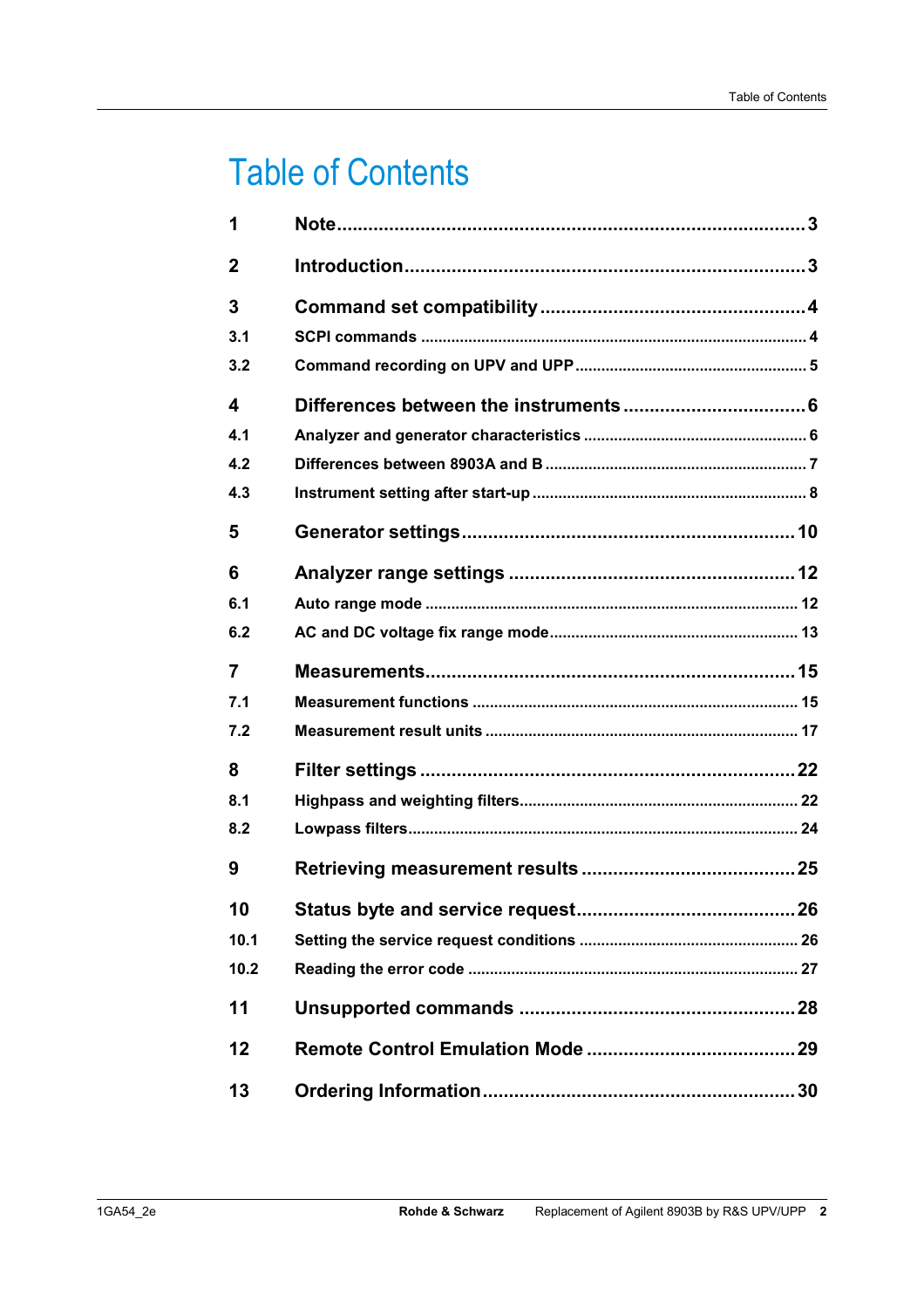## 1 Note

The following abbreviations are used in this Application Note:

- The R&S<sup>®</sup> UPV/UPV66 audio analyzers are referred to as UPV.
- The R&S<sup>®</sup> UPP200audio analyzer is referred to as UPP.
- 5 The Agilent Technologies or Hewlett-Packard HP 8903B audio analyzer is referred to as 8903B.

## 2 Introduction

In the early 1980s, Hewlett-Packard introduced the HP 8903B audio analyzer, which is still in use in many automated test systems.

The Rohde & Schwarz instruments UPV and UPP are modern, high performance audio analyzers. They provide all the measurement functions - and even many more – which the old 8903B instruments had, while state of the art hardware and signal processing functionality allow higher measurement speed and accuracy.

They can thus easily replace the old 8903B instrument in all applications.

Furthermore UPV and UPP200 are two channel instruments, making all measurements simultaneously in both channels. With this capability the R&S instruments can measure two devices under test instead of one at the same time, thus simply doubling the production line throughput.

The features of the Agilent and the Rohde & Schwarz instruments are not identical, and especially the remote programming using the modern SCPI standard is quite different to the old 8903B programming style.

This paper will provide help and guidence, how the 8903B can be replaced by UPV or UPP.

Many of the old 8903B commands can be directly replaced by a new SCPI command for the UPV/UPP. Several old commands need more than one SCPI command to be replaced. The function of some other old commands cannot be realized in that easy way. Resulting from the different instrument architecture, there are some constraints to consider, concerning e.g. frequency and level ranges, implementation of filters, selection of measurement functions or display units, etc.

Two topics are handled in this application note:

• Migrating remote control code:

This application note will assist users in migrating their 8903B remote control code to work with the modern UPV and UPP audio analyzers, and it explains in detail how to cope with the differences between 8903B and UPV/UPP instruments. Also differences between the 8903B and the older A model will be pointed out.

• Emulation mode: From firmware version 3.2.0 UPV/UPP provide an emulation mode for 8903B. Both instruments can then be remote controlled with the command set of the 8903B.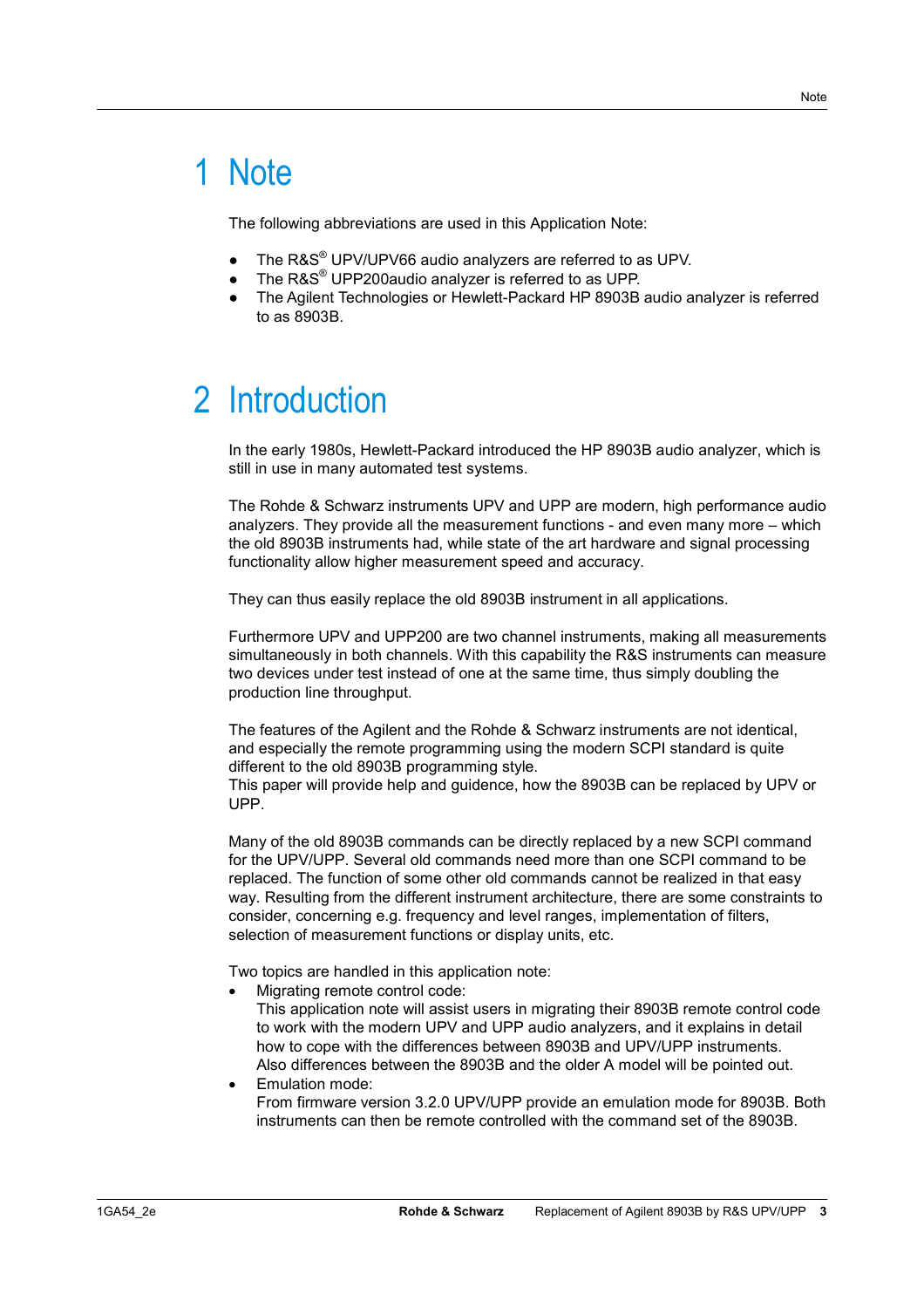## 3 Command set compatibility

Before SCPI (Standard Commands for Programmable Instruments) emerged as the standard for instrument programming in the early 1990s, all the instruments had command sets using very short alpha-numeric keywords, like R1, M2, LN, etc. So, also the 8903B command set has its own unique syntax, where command keywords are concatenated with parameter values and units, without any delimiters such as colons or spaces.

The Rohde & Schwarz audio analyzers UPV and UPP implement the modern SCPI standard for the remote control command set, which is considerably different from the old instrument-specific command set used by the 8903B.

### **3.1 SCPI commands**

SCPI commands consist of a header and usually one or more parameters. The header and parameters are separated by a space, parameters are separated by commas. Headers may be composed of several keywords, which are separated by a colon. Angle brackets < > indicate that a value and a unit must be entered for the parameter. Query commands are available to read the value of the parameter, which was previously set in the instrument. Queries are formed by adding a question mark directly to the header.

| Example: | SOURce:FREQuency 1 KHZ   | sets the generator frequency to 1 kHz                           |
|----------|--------------------------|-----------------------------------------------------------------|
|          | INPut:BANDwidth:MODE B80 | sets the analyzer bandwidth to 80 kHz                           |
|          | SOURce:FREQuency?        | queries the generator frequency, the<br>return value is "1 KHZ" |
|          | INPut:BANDwidth:MODE?    | queries the analyzer bandwidth, the<br>return value is "B80"    |

The keywords have a long form and a short form. They may be entered either in long or in short form, other abbreviations are not allowed.

| Example: | SENSe:POWer:REFerence:RESistance <nu></nu> | Long form  |
|----------|--------------------------------------------|------------|
|          | SENS:POW:REF:RES <nu></nu>                 | Short form |

In SCPI, multiple commands can also be written in the same statement, just as for the 8903B, except that a semicolon followed by a colon must be used to separate one command from the other.

#### **Example:**

The 8903B commands, which set the generator frequency to 2 kHz and the amplitude to 1.0 V are "FR2KZ" for the frequency and "AP1VL" for the amplitude. These two commands can be concatenated to "FR2KZAP1VL".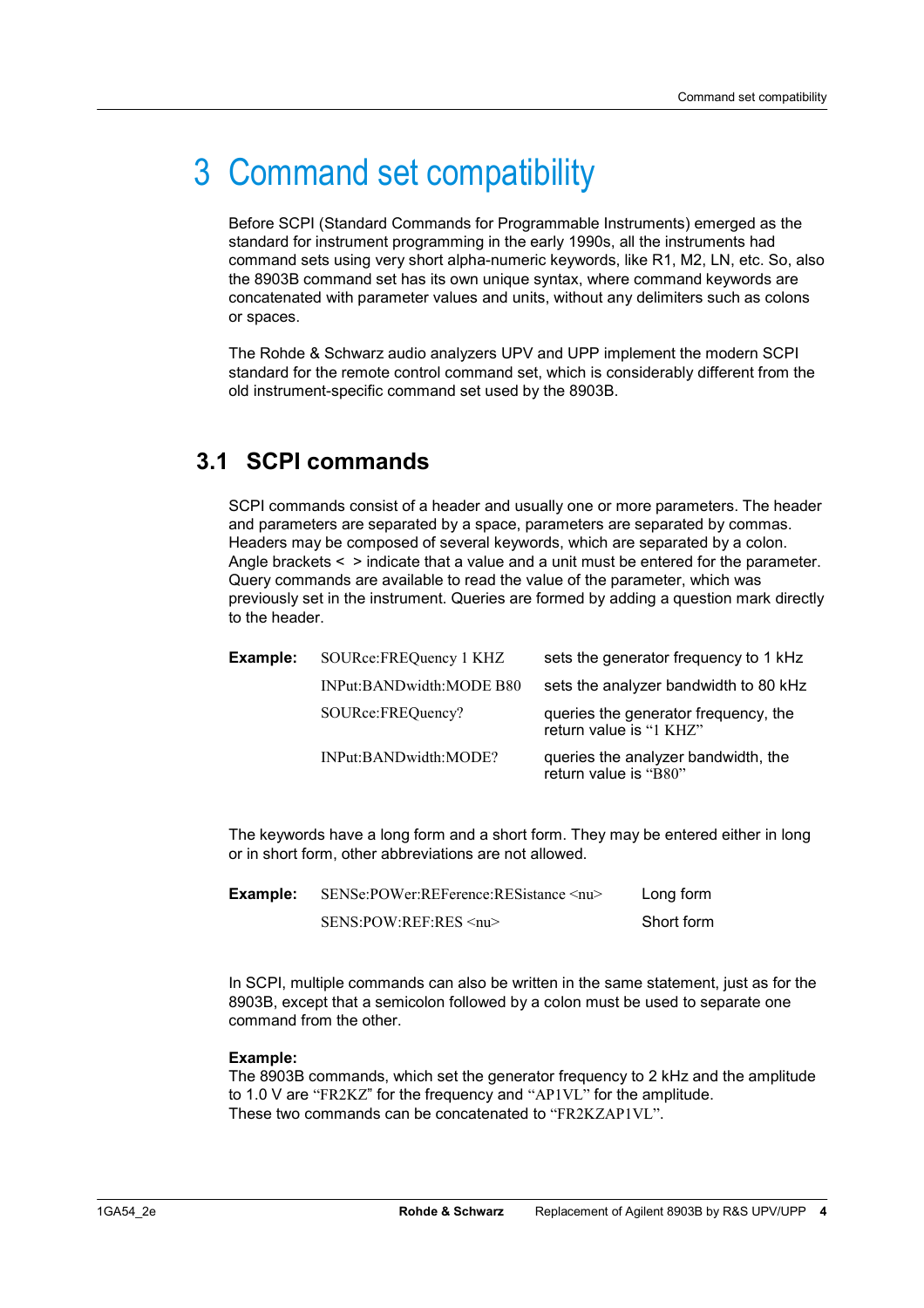```
The UPV and UPP commands, which set the generator frequency to 2 kHz and the 
amplitude to 1.0 V comply to the SCPI standard and are: 
   "SOURce:FREQuency 2 KHZ" for the frequency, and 
   "SOURce:VOLTage 1 V" for the amplitude. 
These two commands can be concatenated to 
   "SOURce:FREQuency 2 KHZ;:SOURce:VOLTage 1 V" 
and they can be abbreviated as 
   "SOUR:FREQ 2 KHZ;:SOUR:VOLT 1 V".
It may be considered as disadvantage that there are several characters more to code. 
But obviously even the abbreviated SCPI compliant command line 
   "SOUR:FREQ 2 KHZ;:SOUR:VOLT 1 V" 
is easier to understand than the command line 
   "FR2KZAP1VL".
```
### **3.2 Command recording on UPV and UPP**

Commands for instrument settings can be recorded using the item "SCPI Recording" of the "Sequence" menu in the user interface. For example, setting the frequency of the generator function "Sine" to 1250 Hz produces the recorded command

```
Local SCPI Record
                          HOX
                                                                   \ln xGenerator Function
                                      SOURce:FREQuency 1250 HZ
Function
              Sine
                               ×
              E
Low Dist
              lott
Sweep Ctrl
                                \overline{\phantom{a}}Frequency
              1250.00
                            HZ0.10000
Votage
                            Ñ
Fiter
              lott
                                \blacksquareEqualizer
              г
DC Offset
              г
              0.00000
```
SOURce:FREQuency 1250 HZ

*Figure 1: Command recording* 

The recorded commands can by copied from the Local SCPI Recorder window to the clipbord or a file and then pasted into the program code, which shall later on remote control the UPV or UPP. Thus there's no need to look up the commands in a manual. Just make the desired instrument settings manually while simultaneously the corresponding SCPI commands are recorded.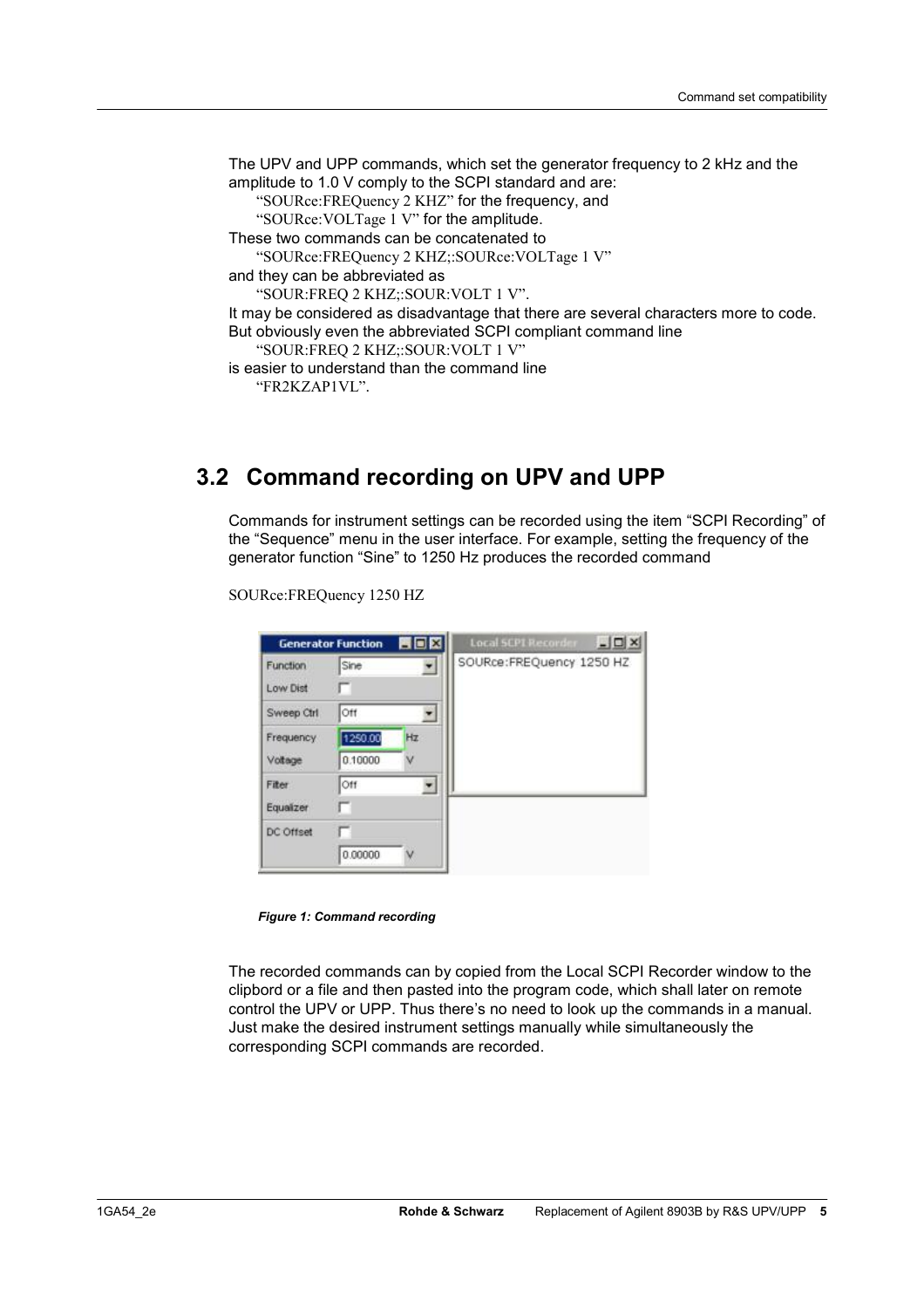## 4 Differences between the instruments

The 8903B fits into 3U of rack space, while the UPV needs 4U of rack space, the UPP needs 2U only.

After power up the 8903B has always the same instrument settings, it does not restore the settings it had before being switched off.

UPV and UPP always power up with the settings they had before being shut down. This is considered to be very helpful, because the user can continue measurements without the need to reconfigure the instrument. If it is really necessary, it would be easy to restore the 8903B power-up settings with UPV/UPP for manual operation as well as under remote control. This is described later in this document.

### **4.1 Analyzer and generator characteristics**

This section compares important physical characteristics, like frequency, amplitude and impedances of the instruments.

One of the main differences to the 8903B is the lower input voltage range of UPV and UPP. But only very few applications require voltages above 100 V. And most applications do not need more than 50 V. An external attenuator can be used, if higher voltages must be measured.

Another difference is the higher bandwidth of the 8903B analyzer. But usually a bandwidth of 80 kHz or even limited to 20 kHz would be sufficient for most of the typical audio applications.

| <b>Analyzer characteristics</b> |                  |                  |                 |
|---------------------------------|------------------|------------------|-----------------|
|                                 | 8903B            | <b>UPV</b>       | <b>UPP</b>      |
| Frequency range                 | > 500 kHz (3 dB) | 250 kHz (0.3 dB) | 80 kHz (0.2 dB) |
| Max input voltage<br>(RMS)      | 300 V            | 110 V            | 50 V            |
| Impedance                       | 100 kΩ           | 100 k $\Omega$   | 100 k $\Omega$  |

*Table 1: Analyzer characteristics* 

| Generator characteristics |                          |                                             |                    |
|---------------------------|--------------------------|---------------------------------------------|--------------------|
|                           | 8903B                    | <b>UPV</b>                                  | <b>UPP</b>         |
| Frequency range           | 20 Hz to 100 kHz         | 0.1 Hz to 80 kHz                            | $0.1$ Hz to 80 kHz |
| Max amplitude             | 6 V                      | 10 V                                        | 7 V                |
| Impedance                 | $50 \Omega / 600 \Omega$ | $5 \Omega / 10 \Omega^*$<br>200 Ω* / 600 Ω* | $25 \Omega$        |

*Table 2: Generator characteristics* 

The generator frequency range of UPV can be extended to 185 kHz with UPV-B1 option.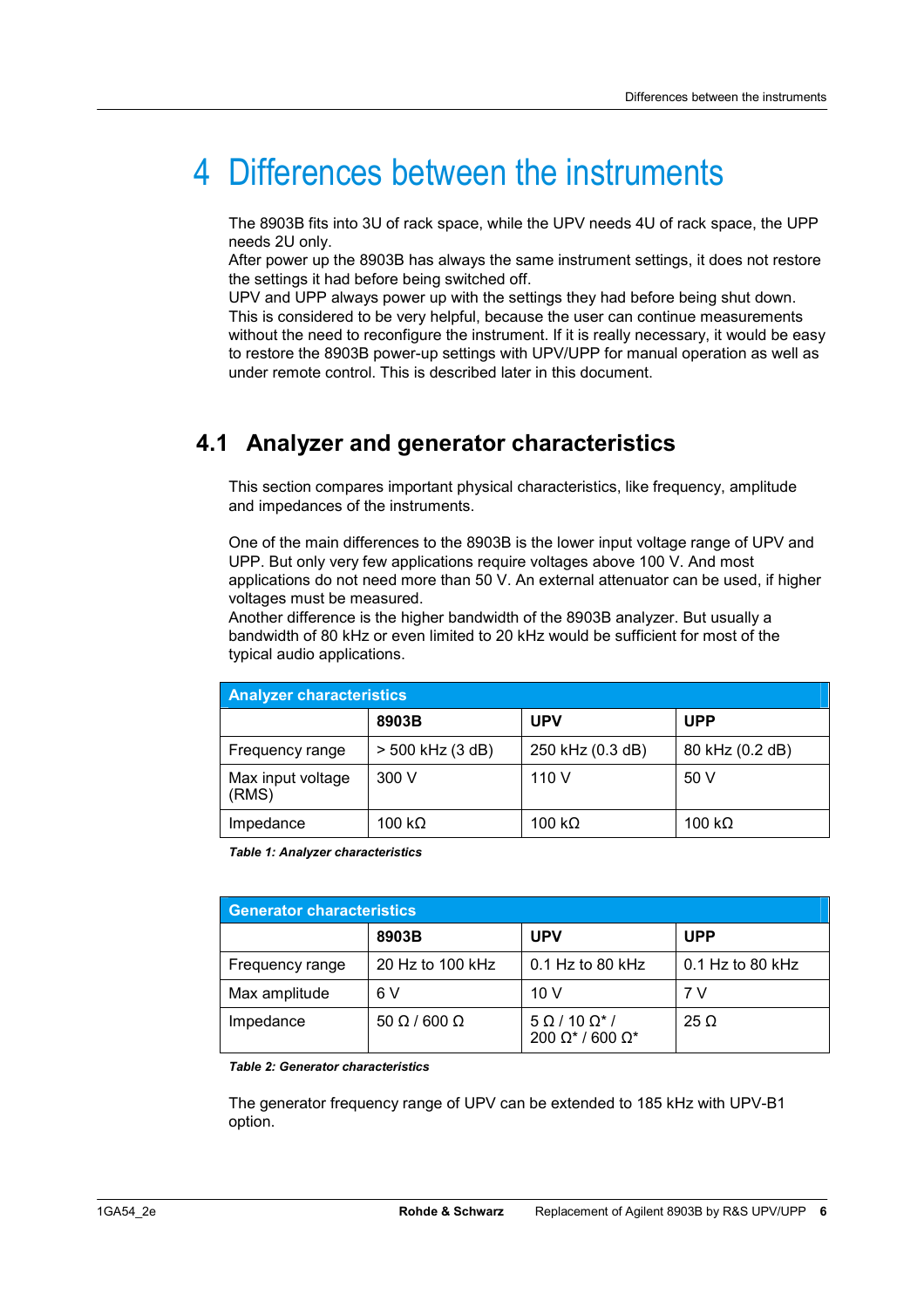Due to the very low output impedance of the UPV, any desired output impedance  $>$  5  $\Omega$  can be achieved using an external adapter. Output impedances marked with an asterisk are provided in the balanced mode.

And also with the UPP the impedances of 50  $\Omega$  or 600  $\Omega$  of the 8903B or any other required output impedance  $> 25 \Omega$  can be realized with an external adapter.

### **4.2 Differences between 8903A and B**

Also the older 8903A model can be replaced by UPV or UPP. Some differences between both A and B models, shown in the table below, must be considered.

| Differences between 8903A and B                              |                                                 |                                                                                                                                                                                |                                                                                                              |
|--------------------------------------------------------------|-------------------------------------------------|--------------------------------------------------------------------------------------------------------------------------------------------------------------------------------|--------------------------------------------------------------------------------------------------------------|
| <b>Function</b>                                              | 8903A                                           | 8903B                                                                                                                                                                          | UPV/UPP                                                                                                      |
| Source impedance                                             | $600 \Omega$                                    | $50 \Omega / 600 \Omega$                                                                                                                                                       | UPV 5 $\Omega$ / UPP 25 $\Omega$<br>(note 1)                                                                 |
| Source max<br>frequency                                      | 100 kHz                                         | 100 kHz                                                                                                                                                                        | 80 kHz<br>185 kHz for UPV with<br>UPV-B1 option                                                              |
| Filter (HP or<br>weighting)                                  | <b>HP 400 Hz</b><br>(7th order)<br><b>CCITT</b> | 2 of 6 hardware filters<br>can be installed as<br>options:<br>HP 400 Hz (7th order)<br><b>CCITT</b><br>C-Message<br><b>CCIR</b> weighting<br>CCIR arm weighting<br>A weighting | All filters of 8903B<br>(and many more) can<br>be realized by a wide<br>range of software<br>defined filters |
| Leveldetector                                                | <b>RMS</b>                                      | <b>RMS</b><br>Average<br>Quasi-peak                                                                                                                                            | <b>RMS</b><br>Quasi-peak (UPV<br>only)                                                                       |
| Source unit<br>(command DV)                                  | dBV                                             | dBm into 600 $\Omega$                                                                                                                                                          | Both units available                                                                                         |
| Analyzer AC, DC<br>and distortion level<br>unit (command LG) | dBV                                             | dBm into 600 $\Omega$                                                                                                                                                          | Both units available                                                                                         |

*Table 3: Differences between 8903A and B models* 

There is another model, the 8903E, which has no generator built in. The analyzer characteristics are the same as for the B model. UPV and UPP can replace this model, too, because the analyzer is completely independent from the generator.

#### **Note 1**

The UPV provides a 10  $\Omega$ , 200  $\Omega$  and 600  $\Omega$  output impedance in the balanced mode. It can be activated with the following commands: OUTPut:TYPE BALanced OUTPut:IMPedance R10 | R200 | R600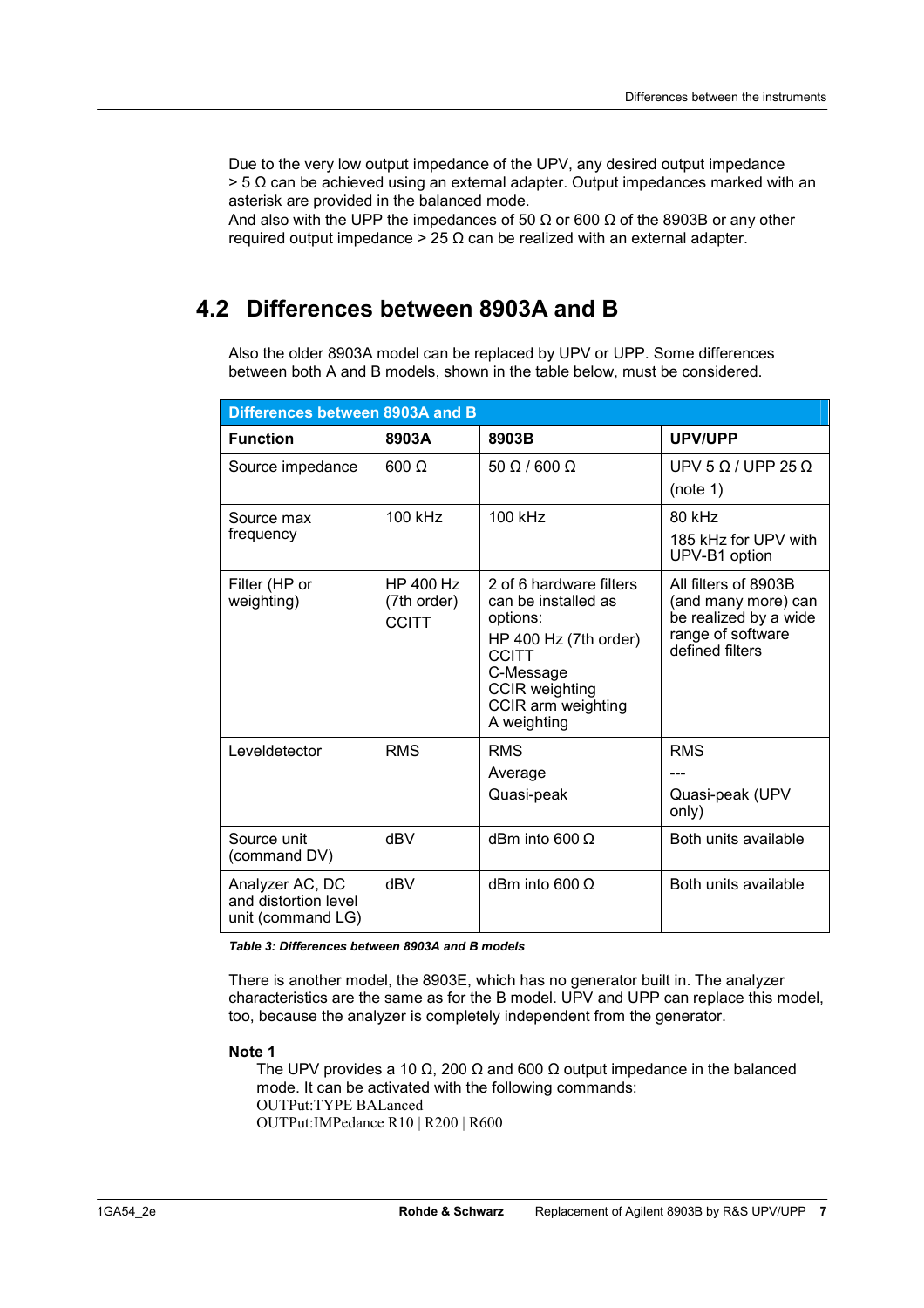### **4.3 Instrument setting after start-up**

When switched on, the 8903B always has the same instrument state, it does not restore the settings it had before being switched off:

| 8903B settings after start-up |                                            |  |  |
|-------------------------------|--------------------------------------------|--|--|
| Generator                     |                                            |  |  |
| Signal                        | Sine (the only available generator signal) |  |  |
| Frequency                     | 1 kHz                                      |  |  |
| Level                         | 0 <sup>V</sup>                             |  |  |
| <b>Analyzer</b>               |                                            |  |  |
| Measurement function          | AC Level (RMS)                             |  |  |
| Highpass / Weighting filter   | OFF                                        |  |  |
| Lowpass                       | 80 kHz                                     |  |  |

*Table 4: 8903B settings after start-up* 

This is the default setting and can be achieved via remote control with the "clear" message.

The UPV or UPP stores the actual instrument setting when switched off, and restores this setting, when switched on again. This is considered to be very helpful, because the user can continue measurements without the need to reconfigure the instrument.

The default setting of both UPV or UPP can be achieved via remote control with the "\*rst" command. In manual operation it can be loaded by selecting Preset from the File menu…

| Rohde & Schwarz Audio |                    |                       |                        |
|-----------------------|--------------------|-----------------------|------------------------|
| File.                 |                    |                       | Edit Screens Instrumer |
|                       |                    | Preset (Load Default) |                        |
|                       | Load Setup         |                       |                        |
|                       | Load Example Setup |                       |                        |
|                       |                    | Save Setup As         |                        |

*Figure 2: UPV/UPP Preset from the File menu* 

… or by pressing the PRESET button on the front panel (UPV only).

The default instrument state is identical for UPV and UPP and the settings are shown in the next table. Settings which are different to the 8903B, and thus have to be changed afterwards, are marked **blue bold**.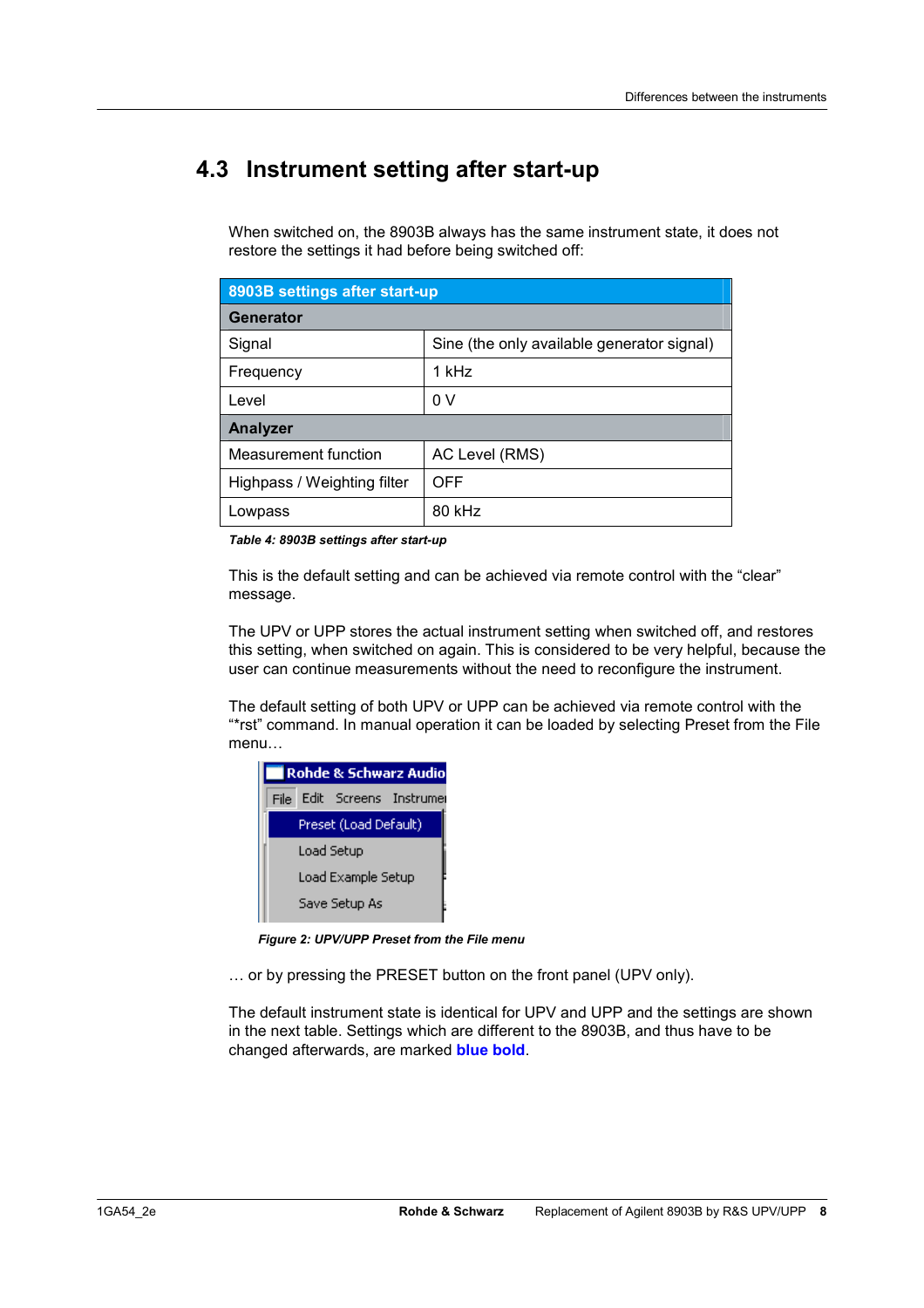| <b>Default settings of UPV/UPP</b> |                         |  |
|------------------------------------|-------------------------|--|
| Generator                          |                         |  |
| Channels                           | <b>Both channels ON</b> |  |
| <b>Bandwidth</b>                   | 22 kHz                  |  |
| Signal                             | Sine                    |  |
| Frequency                          | 1 kHz                   |  |
| Level                              | 0.1V                    |  |
| <b>Analyzer</b>                    |                         |  |
| Channels                           | <b>All channels ON</b>  |  |
| <b>Bandwidth</b>                   | 22 kHz                  |  |
| Input Peak monitor                 | <b>ON</b>               |  |
| Measurement function               | AC Level (RMS)          |  |
| Highpass / Weighting filter        | <b>OFF</b>              |  |
| Lowpass                            | <b>OFF</b>              |  |

*Table 5: Default settings of UPV/UPP* 

The following remote control commands are necessary to set the UPV/UPP to the default state of the 8903B:

| Set UPV/UPP to the default state of 8903B       |                                 |  |  |
|-------------------------------------------------|---------------------------------|--|--|
| <b>Function</b>                                 | UPV/UPP remote control commands |  |  |
| Load default setting (Preset)                   | *rst                            |  |  |
| Switch off generator channel 2                  | OUTPut:CHANnel CH1              |  |  |
| Set generator bandwidth to 80 kHz               | OUTPut:BANDwidth:MODE B80       |  |  |
| Set generator output amplitude to 0 V           | SOURce: VOLTage 0 V             |  |  |
| Switch off analyzer channel 2<br>UPV            | INPut:CHANnel CH1               |  |  |
| <b>UPP200</b>                                   | INPut:MCHannels2 OFF (note 1)   |  |  |
| Set analyzer bandwidth to 80 kHz                | INPut:BANDwidth:MODE B80        |  |  |
| Switch off input peak measurement               | <b>SENSe2:FUNCtion OFF</b>      |  |  |
| Clear status                                    | *cls                            |  |  |
| Enable service request due to command<br>errors | *SRE 32::*ESE 32                |  |  |

*Table 6: Set UPV/UPP to the default state of 8903B* 

#### **Note 1**

This command is sufficient for the 2-channel model UPP200. If a 4- or 8-channel UPP400 or UPP800 should be used, which is considered to be very unlikely when replacing the 8903B, the remaining channels have to be switched off, too, by using the following additional commands: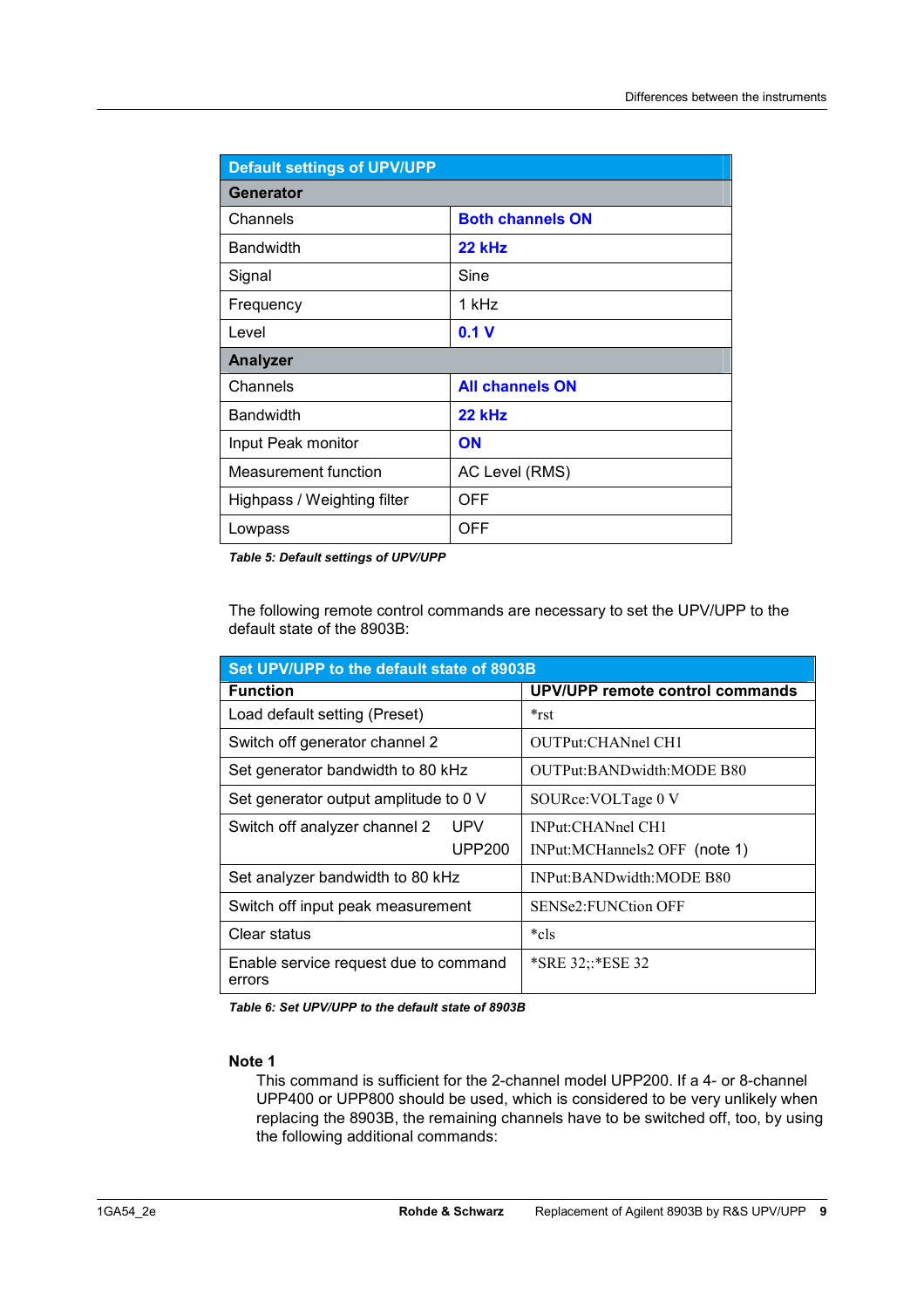UPP400:

"INPut:MCHannels3 OFF;:INPut:MCHannels4 OFF"

UPP800:

"INPut:MCHannels3 OFF;:INPut:MCHannels4 OFF;:INPut:MCHannels5 OFF;:INPut:MCHannels6 OFF;:INPut:MCHannels7 OFF;:INPut:MCHannels8 OFF"

Instead of sending the above commands, a special setup file 'hp8903\_default\_upv.set' for UPV or 'hp8903 default upp.set' for UPP could be loaded, which sets the UPV or UPP to the hp8903 power-up settings.

If this file is stored in the folder 'D:/hp8903' on the UPV's or UPP's harddrive, then the GPIB command would be as follows:

MMEMory:LOAD:STATe 'D:/hp8903/hp8903\_default\_upv.set' for the UPV or MMEMory:LOAD:STATe 'D:/hp8903/hp8903\_default\_upp.set' for the UPP

Both files are provided together with this application note.

The service request conditions cannot be stored in a setup file. Thus after loading the above setup files, the command \*SRE 32;: \*ESE 32 must be sent to the UPV/UPP in order to enable service request due to command errors, which is the default for the 8903B and A.

## 5 Generator settings

The 8903B can only output a sine wave. Since sine wave is the default setting for the UPV/UPP generator, there is no need to send a command to set the waveform type. You only need to send commands to set generator frequency and amplitude.

| Set generator frequency and amplitude |                                                   |                                                |  |
|---------------------------------------|---------------------------------------------------|------------------------------------------------|--|
| <b>Parameter</b>                      | 8903B command                                     | <b>UPV/UPP command</b>                         |  |
| Frequency                             | $FR < value > <$ unit $>$                         | SOURce:FREQuency <value> <unit></unit></value> |  |
| Amplitude                             | $AP$ $\langle$ value $>$ $\langle$ unit $\rangle$ | SOURce: VOLTage <value> <unit></unit></value>  |  |

*Table 7: Generator frequency and amplitude settings* 

| Set frequency and amplitude units |       |                |  |
|-----------------------------------|-------|----------------|--|
| <b>Unit</b>                       | 8903B | <b>UPV/UPP</b> |  |
| Hz                                | HZ.   | Hz             |  |
| kHz                               | KZ.   | kHz            |  |
| mV                                | MV    | mV             |  |
| v                                 | VL    | V              |  |
| dBm (into 600 $\Omega$ )          | DV    | dBmg           |  |

*Table 8: Generator units settings*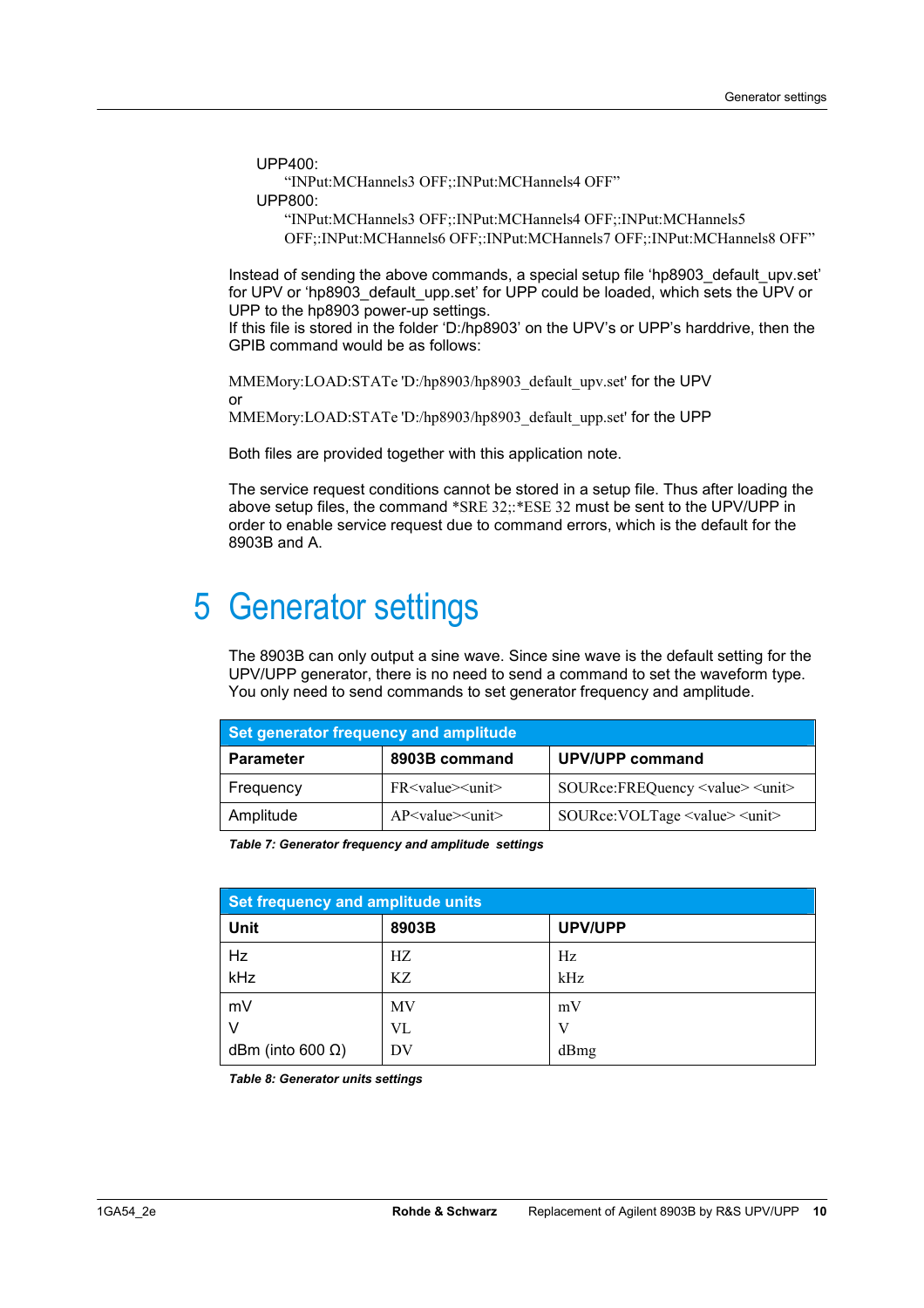| Set generator output impedance |               |                                                       |  |
|--------------------------------|---------------|-------------------------------------------------------|--|
| Impedance                      | 8903B command | <b>UPVcommand</b>                                     |  |
| $600 \Omega$                   | 47.0SP        | <b>OUTPut:TYPE BALanced</b><br>OUTPut: IMPedance R600 |  |
| 50 $\Omega$                    | 47.1SP        |                                                       |  |

#### *Table 9: Generator impedance settings*

Please note that in the older model 8903A, DV is used to set the unit to dBV. The UPV/UPP offers both units, dBm and dBV.

If the unit dBmg is used, the UPV/UPP calculates the source level, which is necessary to provide e.g. a power of 1 mW into 600  $\Omega$  (which is equivalent to 0 dBm), while the source impedance is taken into account. Due to the voltage drop across the source impedance, the generator's open circuit source voltage must be higher than the voltage of 0.7746 V, required for 1 mW in the 600  $\Omega$  load resistor. If the source impedance shall not be taken into account, the unit dBu must be used for the UPV/UPP. Then the source voltage of 0.7746 V is calculated, which would be equivalent to 0 dBm, if the 600  $\Omega$  load resistance would not be connected or if the source impedance would be zero.

Rapid source frequency setting using the remote control command "RS" is not supported by UPV and UPP. This function was useful to bypass the slow internal controller of the 8903B and is no longer needed for modern instruments having very fast internal calculating capability.

As it is possible with the 8903B, the frequency of the UPV/UPP generator can be swept while the analyzer makes measurements. Of course UPV and UPP do not have DC outputs to drive an X-Y recorder. This was a functionality which is obsolete nowadays. The swept data can be displayed in several graphics windows on the screen of the instruments and can be read out via remote control connection by the controlling PC. The graphic display can also be stored to file or printed on an external printer connected to UPV/UPP.

In addition to the capabilities of the 8903B, UPV/UPP provide a sweep over voltage, which allows to conduct linearity measurements. Frequency and voltage sweep may be nested, e.g. to perform linearity measurements at different frequencies, or distortion over frequency at different levels.

Before the sweep parameters can be defined for UPV/UPP the sweep mode must be enabled first. The sweep is not started with this command. The automatic sweep (ASWeep) is by default a frequency sweep, which is synchronised to the measurement speed of the selected analyzer measurement function. Thus no other commands are needed to enable this kind of sweep, which is the only one the 8903B provides.

When the sweep is defined it waits for the start command. The sweep is treated as a kind of extended measurement, and thus uses the same commands for start and stop. Besides a single sweep (one run from start to stop) a continuous sweep is available, which repeats forever until the stop command is received.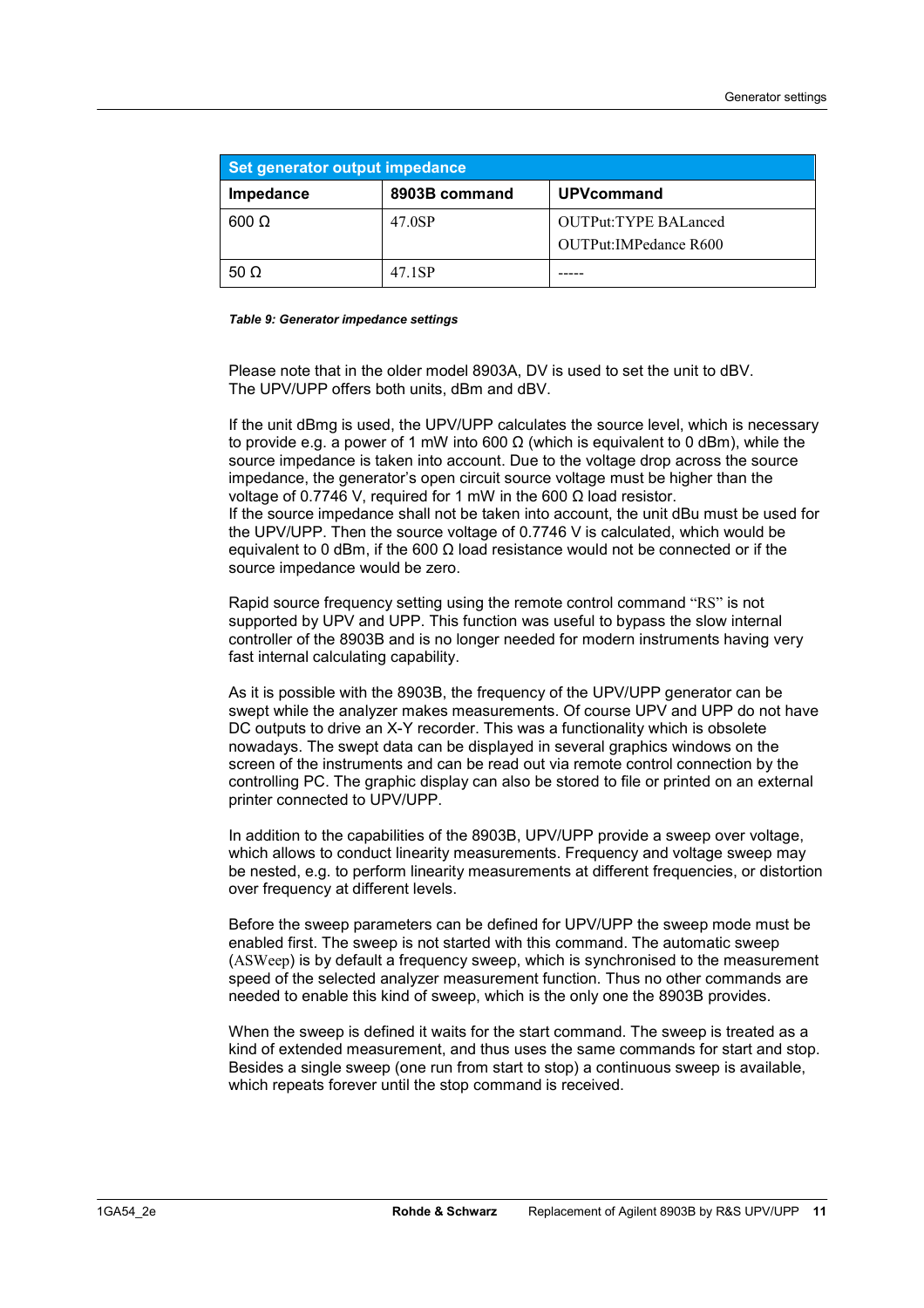| <b>Generator frequency sweep settings</b> |                                 |                                                                                                                  |  |
|-------------------------------------------|---------------------------------|------------------------------------------------------------------------------------------------------------------|--|
| <b>Parameter</b>                          | 8903B command                   | UPV/UPP command                                                                                                  |  |
| Enable sweep                              |                                 | SOURce:SWEep:CONTrol ASWeep                                                                                      |  |
| Start frequency                           | $FA < value > <$ unit $>$       | SOURce:SWEep:FREQuency:STARt<br>$\langle$ value $\rangle$ $\langle$ unit $\rangle$                               |  |
| Stop frequency                            | FB <value><unit></unit></value> | SOURce:SWEep:FREQuency:STOP<br>$\langle$ value $\rangle$ $\langle$ unit $\rangle$                                |  |
| Resolution<br>(note 1)                    | 17.0SP to 17.9SP                | SOURce:SWEep:FREQuency:SPACing<br><b>LOGPoints</b><br>SOURce:SWEep:FREQuency:POINts<br>$\langle$ value $\rangle$ |  |
| Start continuous<br>sweep                 |                                 | <b>INITiate:CONTinuous ON</b>                                                                                    |  |
| Start single<br>sweep                     | W1                              | <b>INITiate:CONTinuous OFF</b>                                                                                   |  |
| <b>Stop Sweep</b>                         | W <sub>0</sub>                  | <b>INITiate:FORCe STOP</b>                                                                                       |  |

*Table 10: Generator frequency sweep settings* 

#### **Note 1**

For UPV/UPP the number of points (SOURce:SWEep:FREQuency:POINts <value>) is not defined as points/decade, but as the total number of sweep points from start to stop frequency, which may be between 2 and 1024. The first command (SOURce:SWEep:FREQuency:SPACing LOGPoints) switches to logarithmic spacing of the points.

## 6 Analyzer range settings

Both 8903B and UPV/UPP provide an auto ranging mode, which is the default state after preset or \*rst. According to the input signal amplitude the instrument automatically selects the input measurement range for best dynamic range. This is very convenient for manual operation. But of course it takes time to find the correct range, after the signal has been applied to the instrument. Thus in system applications where time is a critical factor, the fixed range mode is often the better choice.

### **6.1 Auto range mode**

| Auto range mode commands |                       |               |
|--------------------------|-----------------------|---------------|
| 8903B                    |                       | UPV/UPP       |
| AU                       | (Automatic operation) | Not supported |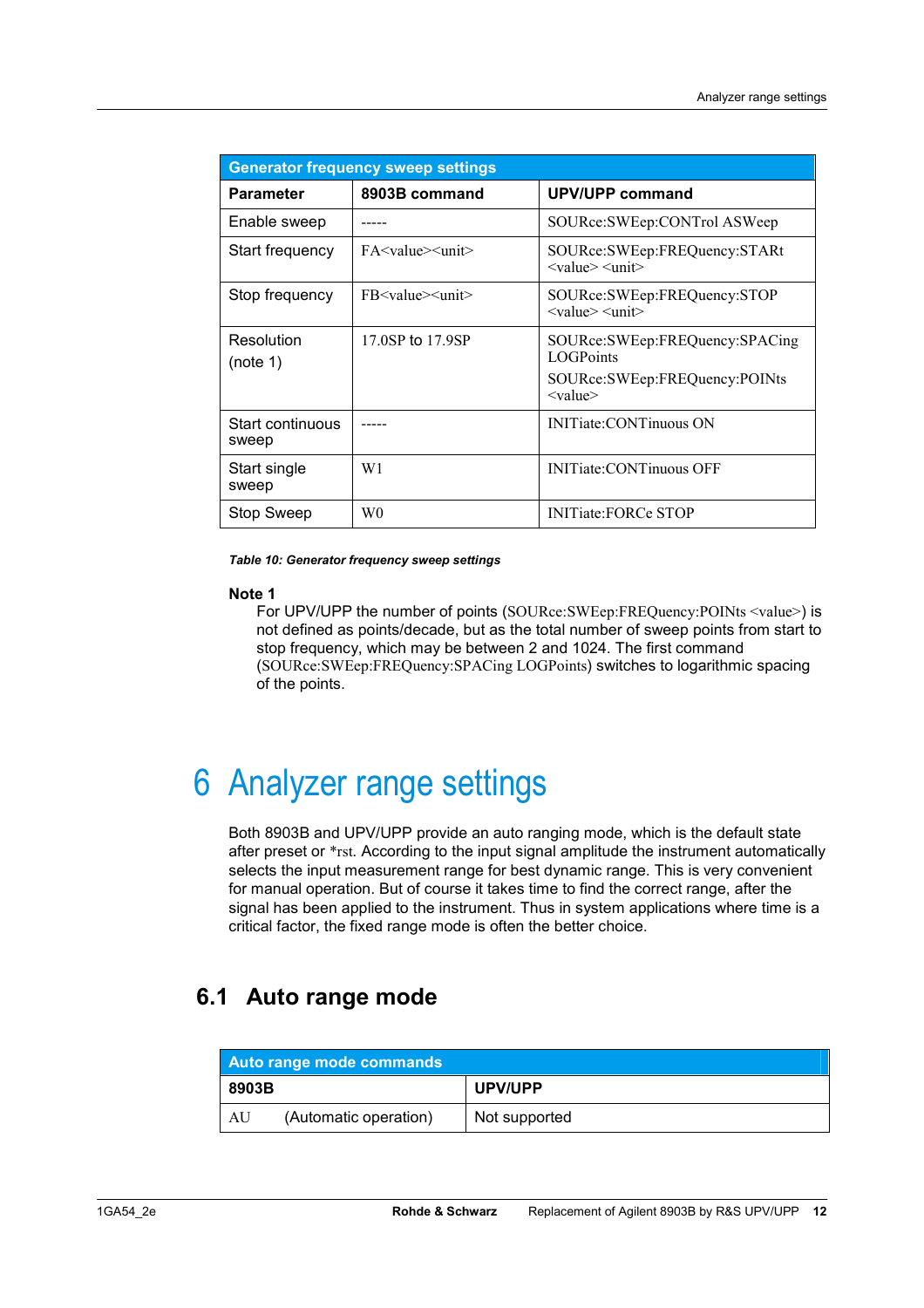| Auto range mode commands |                                  |
|--------------------------|----------------------------------|
| $1.0SP$ (AC level)       | SENSe: VOLTage: RANGe: MODE AUTO |
| 2.0SP (DC level)         | SENSe: VOLTage: RANGe: MODE AUTO |

*Table 11: Auto range mode* 

The 8903B automatic operation command AU does not only switch to auto range mode, but also switches off all previously selected special functions. As UPV and UPP do not use special functions to control the instrument, there is no equivalent command.

When UPV and UPP are operated in auto range mode, the range can be queried with the command:

SENSe:VOLTage:RANGe:VALue?

The returned value is the nominal value of the actually used range.

### **6.2 AC and DC voltage fix range mode**

Before the required range can be selected for UPV/UPP with the commands listed in the tables below, the input ranging mode must be once changed from the default auto mode to fix range mode using the command:

"SENSe:VOLTage:RANGe:MODE FIXed"

This command holds the input level range which was selected by the previously used auto ranging mode. This behaviour is a part of the 8903B special function 9.0SP (Hold Settings).

Though this command is only necessary once to select the fix range mode, it is recommended to use always both commands for a complete fixed range setting:

SENSe:VOLTage:RANGe:MODE FIXed SENSe:VOLTage:RANGe:VALue <n>

In the tables below in the UPV and UPP columns only the parameter  $\langle n \rangle$  of the complete command SENSe:VOLTage:RANGe:VALue <n> is listed, which is the nominal value of the range. Without unit specified, the value is interpreted as given in Volt, as this is the basic unit.

| <b>AC voltage ranges</b> |                       |                 |                 |
|--------------------------|-----------------------|-----------------|-----------------|
|                          | 8903B command (range) | UPV < n         | UPP $\leq n$    |
| 1.1SP                    | (300 V)               | (not available) | (not available) |
| 1.2SP                    | (189 V)               | (not available) | (not available) |
| 1.3SP                    | (119 V)               | (not available) | (not available) |
| 1.4SP                    | (75.4 V)              | 100             | (not available) |
| 1.5SP                    | (47.6 V)              | 60              | 50              |
| 1.6SP                    | (30.0 V)              | 30              | 50              |
| 1.7SP                    | (18.9 V)              | 18              | 50              |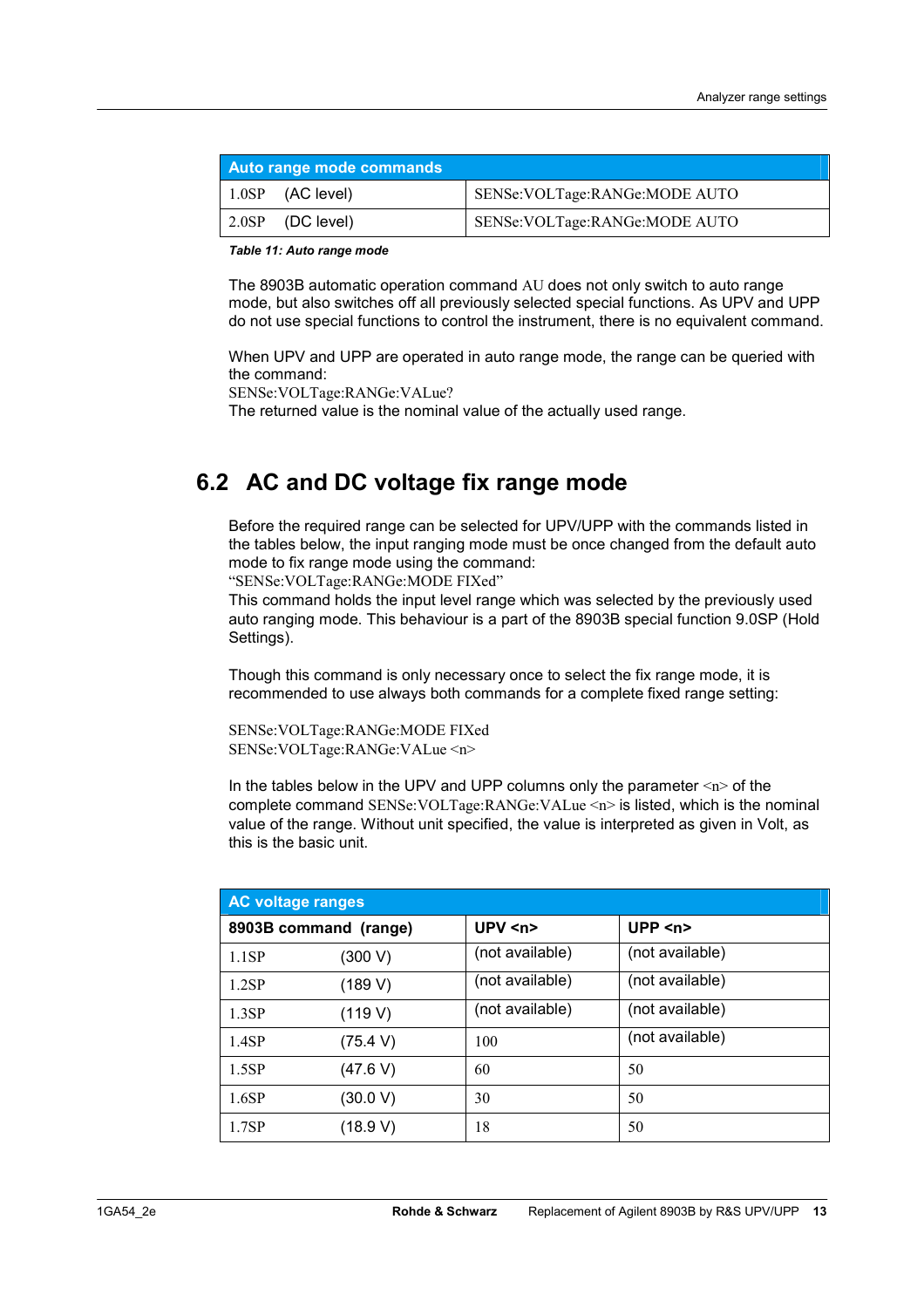| <b>AC voltage ranges</b> |            |      |     |
|--------------------------|------------|------|-----|
| 1.8SP                    | (11.9 V)   | 18   | 12  |
| 1.9SP                    | (7.54 V)   | 10   | 12  |
| 1.10SP                   | (4.76 V)   | 6    | 12  |
| 1.11SP                   | (3.00 V)   | 3    | 3   |
| 1.12SP                   | (1.89 V)   | 3    | 3   |
| 1.13SP                   | (1.19 V)   | 1.8  | 3   |
| 1.14SP                   | (0.754 V)  | 1    | 0.8 |
| 1.15SP                   | (0.476 V)  | 0.6  | 0.8 |
| 1.16SP                   | (0.300 V)  | 0.3  | 0.8 |
| 1.17SP                   | (0.189 V)  | 0.3  | 0.2 |
| 1.18SP                   | (0.119 V)  | 0.18 | 0.2 |
| 1.19SP                   | (0.0754 V) | 0.1  | 0.2 |

*Table 12: AC voltage ranges* 

| DC voltage ranges |                       |                 |                 |
|-------------------|-----------------------|-----------------|-----------------|
|                   | 8903B command (range) | UPV < n         | UPP $\leq n$    |
| 2.1SP             | (300 V)               | (not available) | (not available) |
| 2.2SP             | (64 V)                | 100             | (not available) |
| 2.3SP             | (16 V)                | 18              | 50              |
| 2.4SP             | (4 V)                 | b               | 12              |

*Table 13: DC voltage ranges* 

Please note, that both the available AC and DC input ranges are different for UPV and UPP.

Both UPV and UPP do not require the exact nominal value to be given as parameter in the remote control command, but for even more convenience, they just expect any voltage value which shall be measured. If you know the maximum voltage, which you want to measure, then just send this value to the UPV/UPP and the instrument will select the appropriate fixed input range.

#### **Example:**

If you want to measure up to 0.4 V then send the commands SENSe:VOLTage:RANGe:MODE FIXed SENSe:VOLTage:RANGe:VALue 0.4 The UPV will select the 0.6 V range, while the UPP will use the 0.8 V range.

When the range is queried with the command SENSe:VOLTage:RANGe:VALue? the returned value will be the nominal value of the selected range.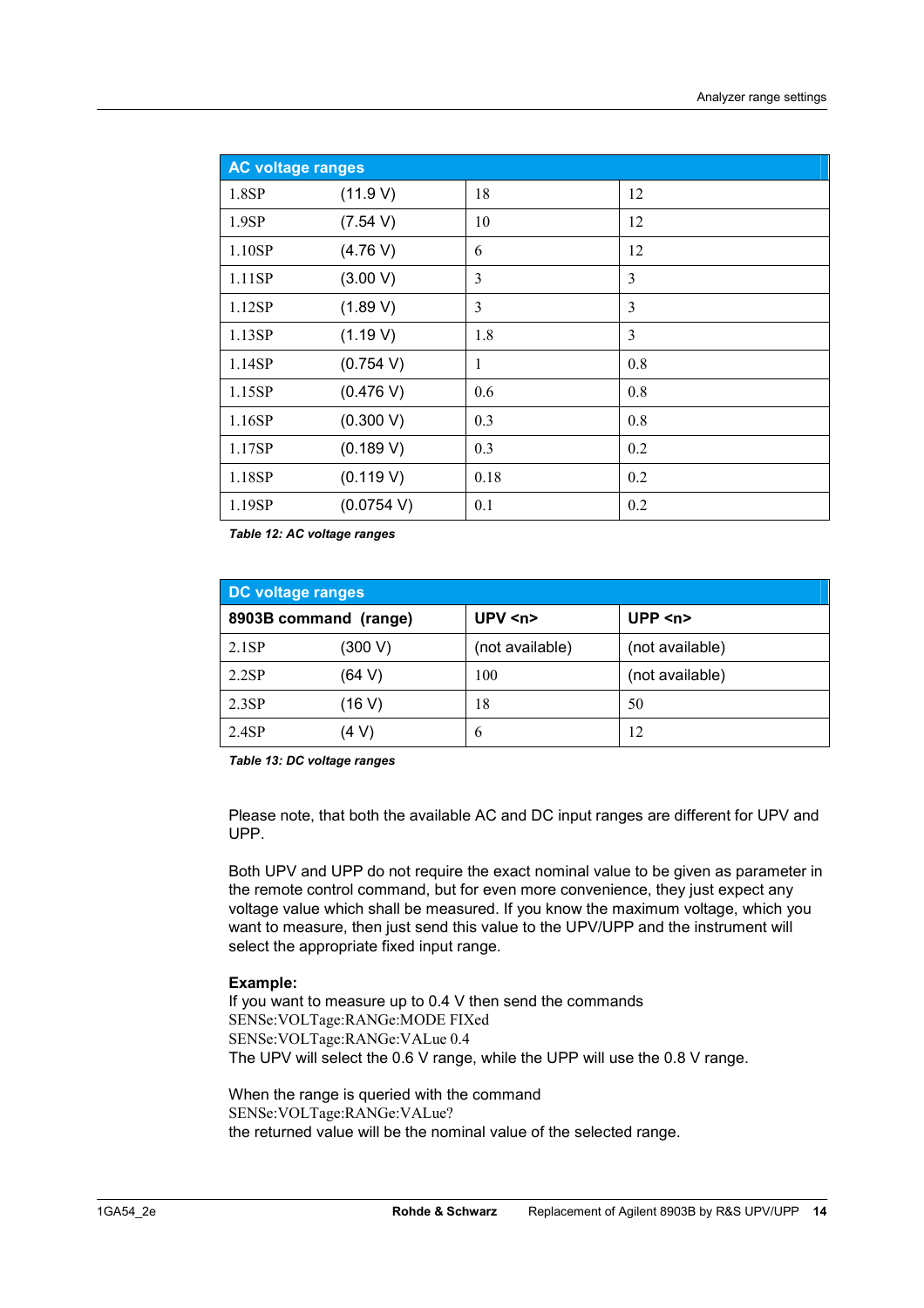## 7 Measurements

### **7.1 Measurement functions**

The measurement functions available in the 8903B are listed in the table below.

| 8903B measurement functions                     |                               |                                                                                                                   |  |
|-------------------------------------------------|-------------------------------|-------------------------------------------------------------------------------------------------------------------|--|
| <b>Measurement function</b>                     | 8903B<br>commands             | <b>UPV/UPP commands</b>                                                                                           |  |
| <b>AC</b> level<br><b>RMS</b> fast              | M <sub>1</sub><br>A0 or 5.0SP | INPut:COUPling AC<br><b>SENSe:FUNCtion RMS</b><br>SENSe: FUNCtion: APERture: MODE AFASt                           |  |
| <b>AC</b> level<br><b>RMS slow</b>              | M1<br>5.1SP                   | INPut:COUPling AC<br><b>SENSe:FUNCtion RMS</b><br>SENSe: FUNCtion: APERture: MODE AUTO                            |  |
| <b>AC</b> level<br>Average fast<br>Average slow | M1<br>A1 or 5.2SP<br>5.3SP    | The nowadays obsolete average detector<br>is not supported. Modern instruments<br>usually use true RMS detection. |  |
| <b>AC</b> level<br>Quasi-peak                   | M <sub>1</sub><br>5.7SP       | Available for UPV only:<br>INPut:COUPling AC<br><b>SENSe:FUNCtion QPEak</b>                                       |  |
| SINAD (note1)                                   | M <sub>2</sub>                | INPut:COUPling AC<br><b>SENSe:FUNCtion THDNsndr</b><br>SENSe:FUNCtion:MMODe SNDRatio                              |  |
| Distortion ratio (note 3)                       | M <sub>3</sub>                | INPut:COUPling AC<br><b>SENSe:FUNCtion THDNsndr</b><br>SENSe:FUNCtion:MMODe THDN<br><b>SENSe: UNIT PCT</b>        |  |
| DC level (note 2)                               | S <sub>1</sub>                | INPut:COUPling DC<br>SENSe6:FUNCtion DC                                                                           |  |
| Signal/Noise (note 3)                           | S <sub>2</sub>                | INPut:COUPling AC<br><b>SENSe:FUNCtion SN</b>                                                                     |  |
| Distortion level (note 4)                       | S <sub>3</sub>                | INPut:COUPling AC<br><b>SENSe:FUNCtion THDNsndr</b><br>SENSe:FUNCtion:MMODe LTHDn                                 |  |

*Table 14: Measurement functions* 

#### **Default units (after preset)**

The 8903B and UPV/UPP have the same default units **Volt** for AC, DC and Distortion level, and **dB** for SINAD and S/N.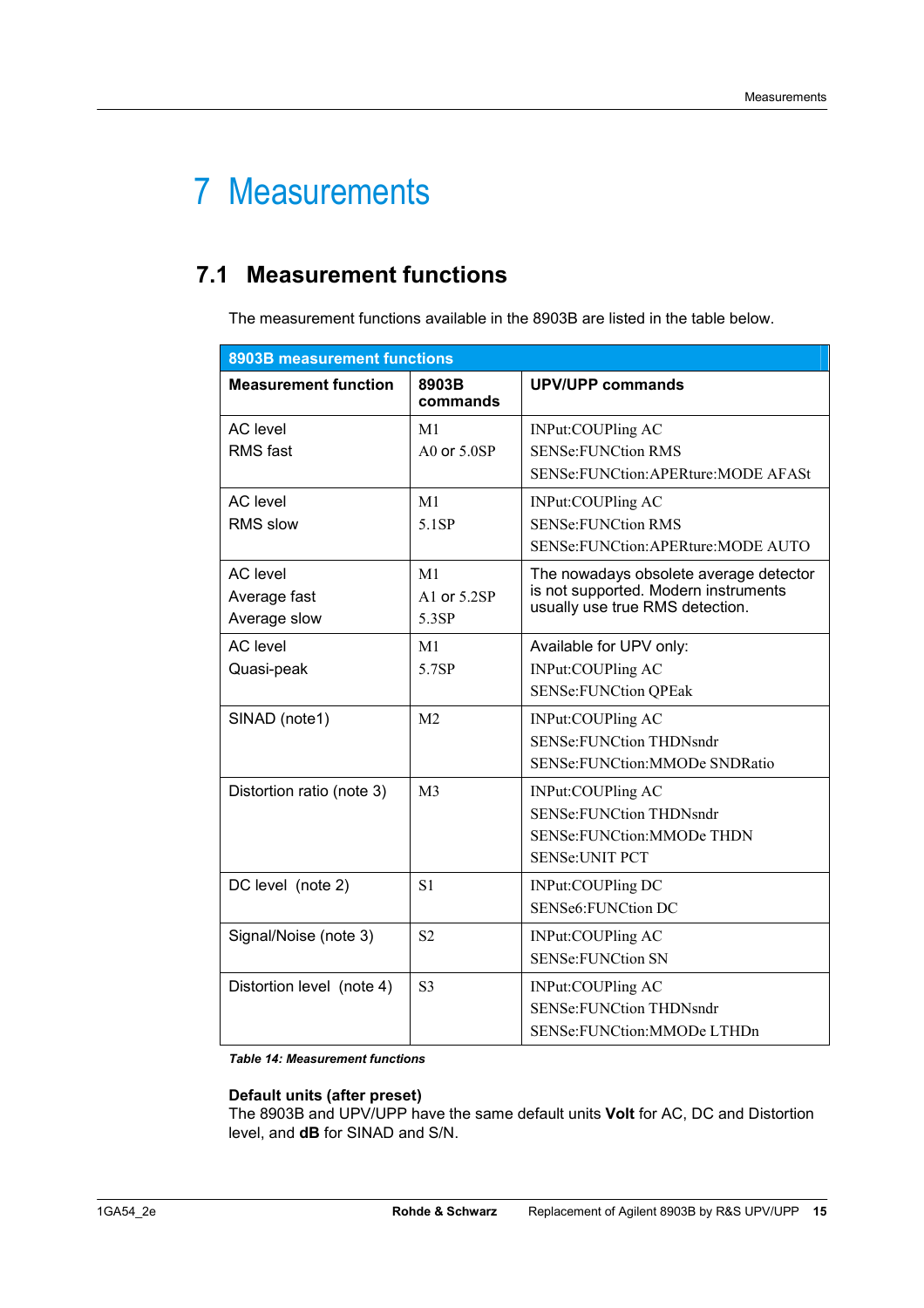For the distortion ratio function the 8903B has **%** as default unit. UPV/UPP must be set to % with the command SENSe:UNIT PCT, because their default unit is **dB**.

When later on switching between measurement functions both 8903B and UPV/UPP restore the previously selected unit.

#### **Note 1**

In SINAD mode the notch filter of the 8903B is tuned to the generator frequency. By default the notch filter of UPV/UPP is automatically tuned to the input signal frequency (as it is done in the 8903E model, which has no generator). But it is also possible to lock the notch filter to the generator frequency:

SENSe:VOLTage:FUNDamental:MODE GENTrack

or to a fixed frequency, e.g. 1 kHz:

SENSe:VOLTage:FUNDamental:MODE VALue SENSe:VOLTage:FUNDamental 1 KHZ

#### **Note 2**

The UPV/UPP can set DC/AC coupling independent from the measurement function, while the 8903B tracks the input coupling with the measurement function. Switch to DC measurement:

 8903B automatically selects DC coupling, while the UPV/UPP does not. Switch to any other (AC) measurement function:

8903B automatically selects AC coupling, while the UPV/UPP does not. Thus when switching to a measurement function, check for the correct input coupling in the UPV/UPP.

#### **Note 3**

8903B provides special functions 12.0SP to 12.9SP to specify a signal-to-noise measurement delay. UPV and UPP provide such a delay setting not only for signal-tonoise, but for all measurement functions. It can be set by the command:

TRIGger:DELay <value> S

to an arbitrary value between 0 s and 5 s.

#### **Note 4**

By default the notch filter of the 8903B is automatically tuned to the fundamental frequency, but can be fixed to the actual input frequency. UPV/UPP does not provide a single command for such a function. But it is possible to emulate this function by the commands given in the table below: UPV/UPP measures the actual input frequency in automatic mode and then fixes the notch filter to this frequency.

| Notch tuning for distortion measurement |                                             |                                                                                                                   |  |
|-----------------------------------------|---------------------------------------------|-------------------------------------------------------------------------------------------------------------------|--|
| <b>Notch tuning</b>                     | <b>UPV/UPP commands</b><br>8903B<br>command |                                                                                                                   |  |
| Automatic                               | $N0$ or $6.0SP$                             | SENSe: VOLTage: FUNDamental: MODE AUTO                                                                            |  |
| Hold                                    | $N1$ or $6.1SP$                             | SENSe: VOLTage: FUNDamental: MODE AUTO<br>INITiate:CONTinuous OFF;*wai<br>SENSe: VOLTage: FUNDamental: MODE VALue |  |

*Table 15: Notch filter tuning*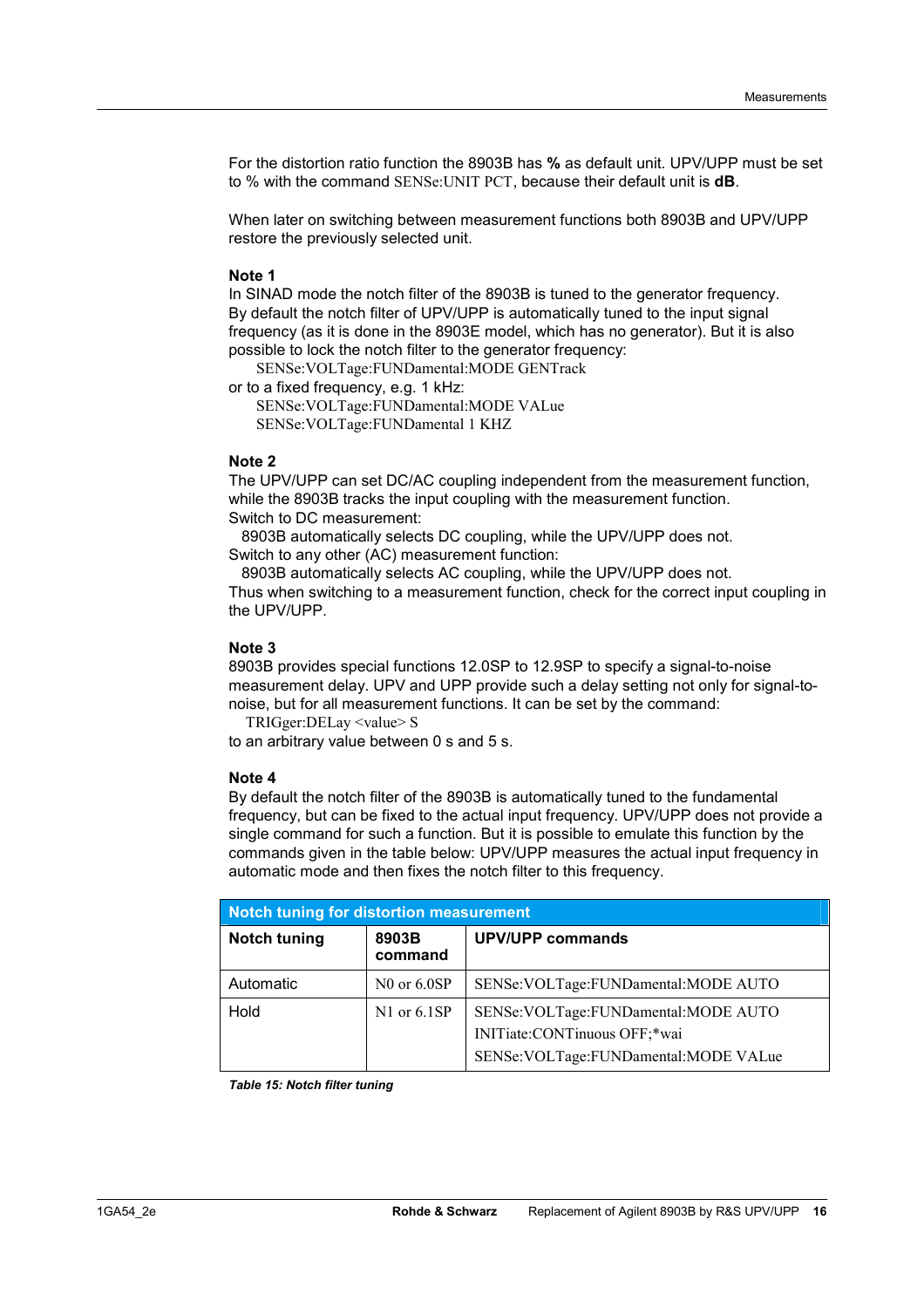If UPV/UPP is running in continuous trigger mode "INITiate:CONTinuous ON" (equivalent to T0 trigger of 8903B), then the "INITiate:CONTinuous OFF;\*wai" command to measure the actual frequency is not needed and must not to be sent, because this would switch from continuous to single triggered measurements.

### **7.2 Measurement result units**

The results of all level and distortion measurements can be displayed in linear or logarithmic units.

| <b>Linear and logarithmic units</b> |          |                       |  |
|-------------------------------------|----------|-----------------------|--|
| <b>Measurement</b>                  | Lin unit | Log unit              |  |
| AC or DC level                      | V or mV  | dBm into 600 $\Omega$ |  |
| <b>SINAD</b>                        | $\%$     | dB                    |  |
| Signal to Noise                     | $\%$     | dB                    |  |
| Distortion                          | $\%$     | dB                    |  |
| Distortion level                    | V or mV  | dBm into 600 $\Omega$ |  |

*Table 16: Measurement result units* 

Today SINAD and Signal to Noise measurements are commonly measured in dB. The unit % is very unusual and may have been useful in very special applications. It can only be displayed if the reading is less than 10,000 % (< 40 dB).

UPV and UPP only support the unit dB for those measurements. If % is really needed, the value can be easily calculated from the dB value in the PC which remote controls the system.

#### **Ratio units**

For each of the above lin or log units, additionally ratio units are available, which calculate the results as ratio to a measured or entered reference value. The ratio unit is % for a lin unit and dB for a log unit.

When the ratio mode is set to ON, the actual measurement result is stored as reference. So the first ratio value is 1, which results in a linear ratio of 100 % and a logarithmic ratio of 0 dB.

| Ratio settings for % and dB ratio units |           |                                                                     |  |
|-----------------------------------------|-----------|---------------------------------------------------------------------|--|
| <b>Function</b>                         | 8903B     | UPV/UPP                                                             |  |
| Ratio On                                | R1        | INITiate:CONTinuous OFF;*wai<br>SENSe:REFerence:MODE STORe (note 1) |  |
| Ratio Off                               | R0        | Not supported (note 1)                                              |  |
| Enter reference value                   | < data>R1 | SENSe:REFerence:MODE VALue<br>SENSe:REFerence <data> V</data>       |  |
| Read ratio reference                    | 11 1SP    | SENSe:REFerence?                                                    |  |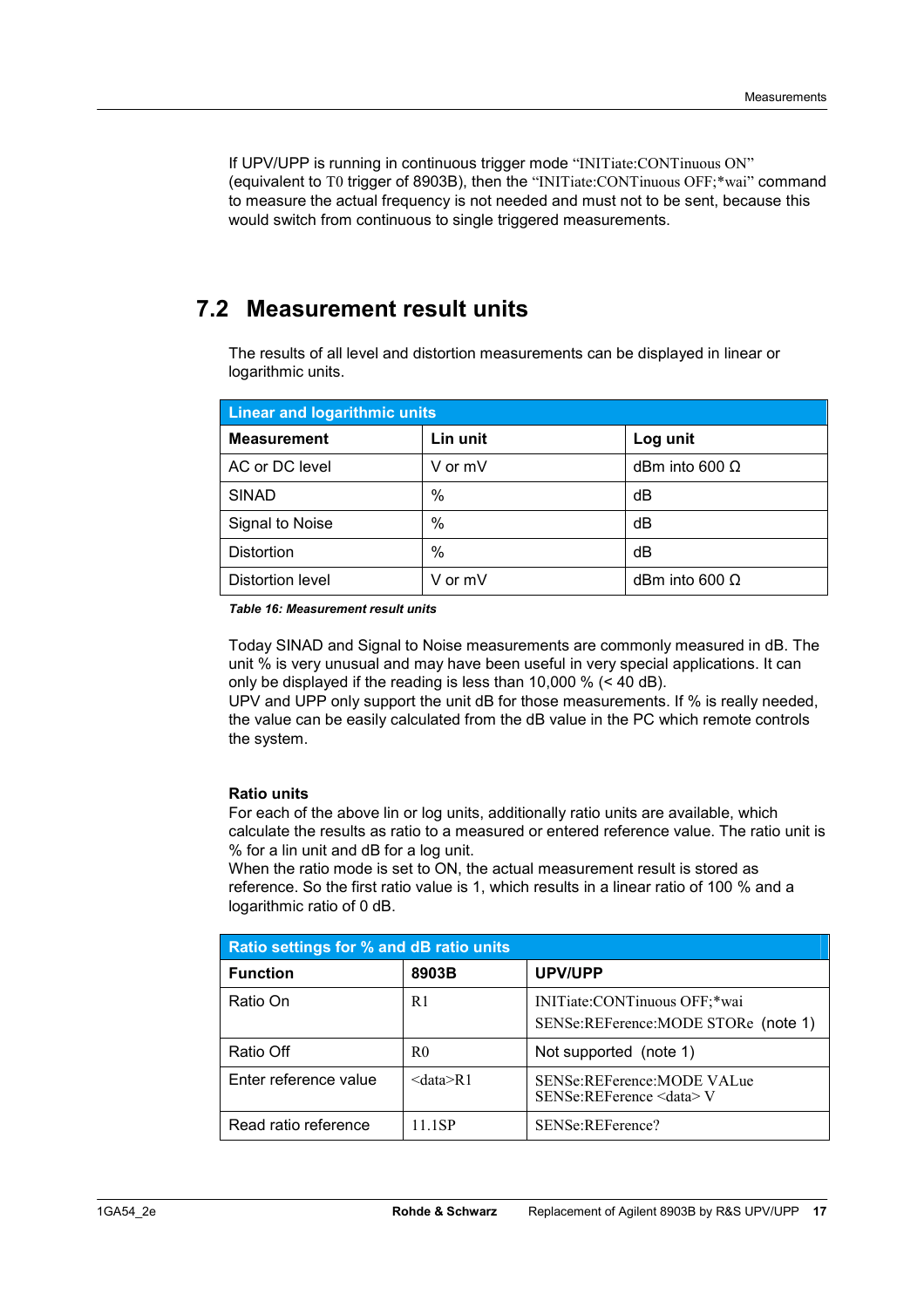| <b>Ratio settings for % and dB ratio units</b> |        |                                                                                   |
|------------------------------------------------|--------|-----------------------------------------------------------------------------------|
| Re-enter ratio with the<br>previous reference  | 11.0SP | No command necessary, because<br>UPV/UPP always restore the previous<br>reference |

*Table 17: Ratio mode settings* 

#### **Ratio On:**

Stores the actual reading as reference, and displays the ratio unit (lin or log, depending on the actually selected absolute lin or log unit. There is no such command for the UPV/UPP.

#### **Ratio Off:**

Switches ratio off and returns to the absolute unit (lin or log). The resulting unit depends on the LOG/LIN setting, which was made before entering the ratio mode. There is no such command for the UPV/UPP.

#### **Note 1**

UPV/UPP does not support a ratio mode, as it is implemented in the 8903B, and therefore has no commands to switch a ratio mode on or off. The required ratio display can be directly selected with the appropriate ratio unit:

- % SENSe:UNIT PCTVVR
- dB SENSe:UNIT DBR

Beside those two units, UPV/UPP provide many more ratio units.

If UPV/UPP is running in continuous trigger mode "INITiate:CONTinuous ON" (equivalent to T0 trigger of 8903B), then the "INITiate:CONTinuous OFF;\*wai" command to measure the actual level is not needed and must not to be sent, because this would switch from continuous to single triggered measurements.

When the 8903B is in ratio mode, if a new measurement is selected, ratio is disabled. The UPV/UPP does not disable ratio, but remembers the previously selected ratio unit and the corresponding reference value.

When translating 8903B code in this context, it is not recommended to emulate the 8903B lin/log and ratio unit implementation. It is easier, and does not depend on settings made before, to directly select the required absolute or ratio unit for each measurement.

| <b>AC level units</b>            |                        |                                                                                                                 |
|----------------------------------|------------------------|-----------------------------------------------------------------------------------------------------------------|
| <b>Unit</b>                      | 8903B<br>commands      | <b>UPV/UPP commands</b>                                                                                         |
| Volt                             | $M1$ , LN, R0          | INPut:COUPling AC<br><b>SENSe: FUNCtion RMS</b><br><b>SENSe:UNIT V</b>                                          |
| dBm<br>(1 mW into 600 $\Omega$ ) | M1, LG, R0<br>(note 1) | INPut:COUPling AC<br><b>SENSe:FUNCtion RMS</b><br><b>SENSe:UNIT DBM</b><br>SENSe:POWer:REFerence:RESistance 600 |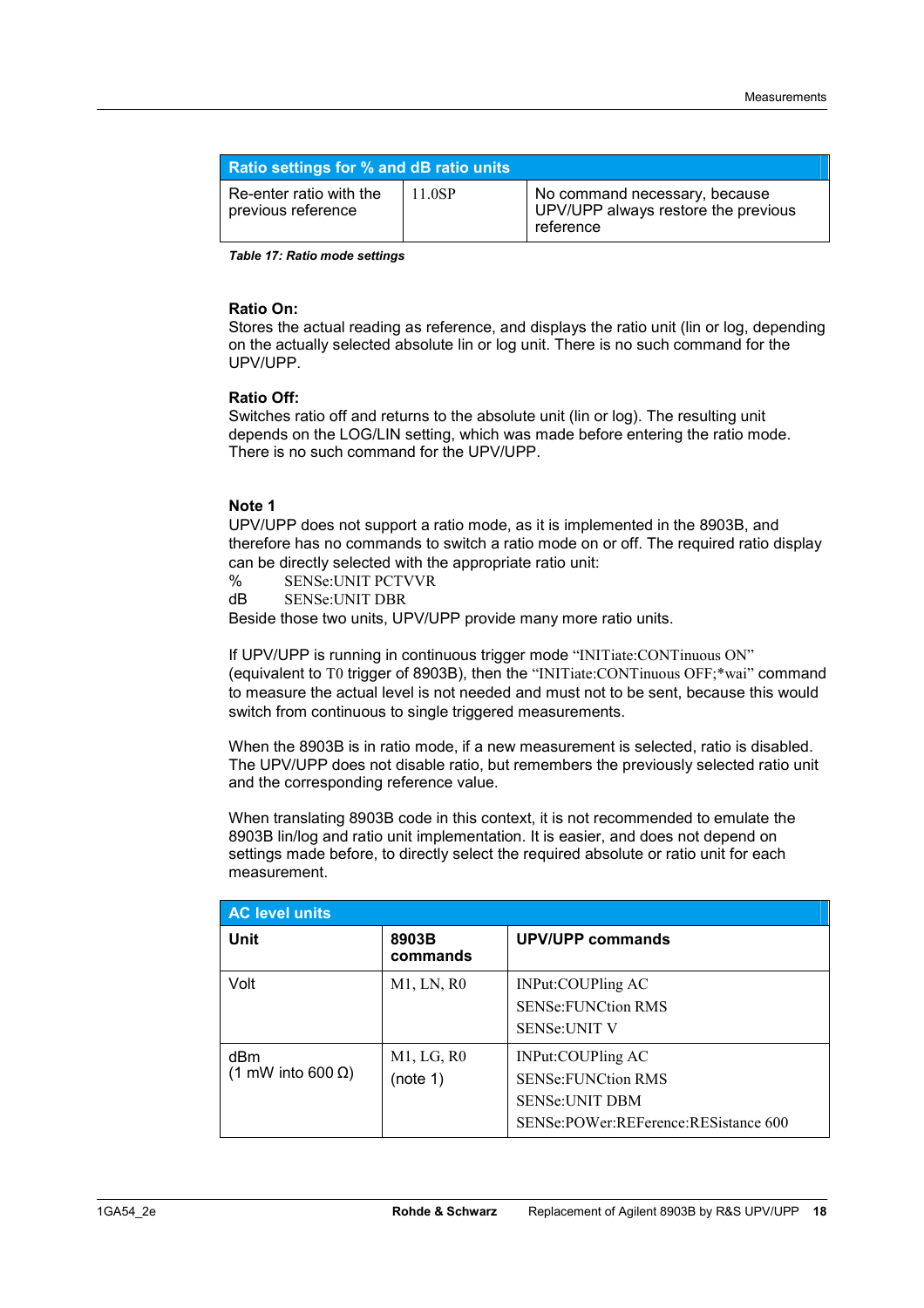| <b>AC level units</b>  |                        |                                                                                                                                                                                        |
|------------------------|------------------------|----------------------------------------------------------------------------------------------------------------------------------------------------------------------------------------|
| % (lin ratio)          | M1, LN, R1             | INPut:COUPling AC<br><b>SENSe: FUNCtion RMS</b><br>INITiate:CONTinuous OFF;*wai<br>SENSe:REFerence:MODE STORe (UPV)<br>SENSe:REFerence:MODE CH1Store (UPP)<br><b>SENSe:UNIT PCTVVR</b> |
| dB (log ratio)         | M1, LG, R1             | INPut:COUPling AC<br><b>SENSe:FUNCtion RMS</b><br>INITiate:CONTinuous OFF;*wai<br>SENSe:REFerence:MODE STORe (UPV)<br>SENSe:REFerence:MODE CH1Store (UPP)<br><b>SENSe:UNIT DBR</b>     |
| W (into $8 \Omega$ )   | M1, 19.0SP<br>(note 2) | INPut:COUPling AC<br><b>SENSe:FUNCtion RMS</b><br><b>SENSe:UNIT W</b><br>SENSe:POWer:REFerence:RESistance 8                                                                            |
| W (into NNN $\Omega$ ) | M1, 19. NNNSP          | INPut:COUPling AC<br><b>SENSe:FUNCtion RMS</b><br><b>SENSe:UNIT W</b><br>SENSe:POWer:REFerence:RESistance NNN                                                                          |

*Table 18: AC level units* 

#### **Note 1**

Please note that in the A model these commands activate the unit dBV. UPV/UPP provide both possibilities: dBm or dBV.

#### **Note 2**

19. may be also coded instead of 19.0

| <b>DC level units</b>            |                   |                                                                                                            |
|----------------------------------|-------------------|------------------------------------------------------------------------------------------------------------|
| <b>Unit</b>                      | 8903B<br>commands | <b>UPV/UPP commands</b>                                                                                    |
| Volt                             | <b>S1, LN, R0</b> | INPut:COUPling DC<br>SENSe6: FUNCtion DC<br><b>SENSe6:UNIT V</b>                                           |
| dBm<br>(1 mW into 600 $\Omega$ ) | S1, LG, R0        | INPut:COUPling DC<br>SENSe6: FUNCtion DC<br><b>SENSe6:UNIT DBM</b><br>SENSe:POWer:REFerence:RESistance 600 |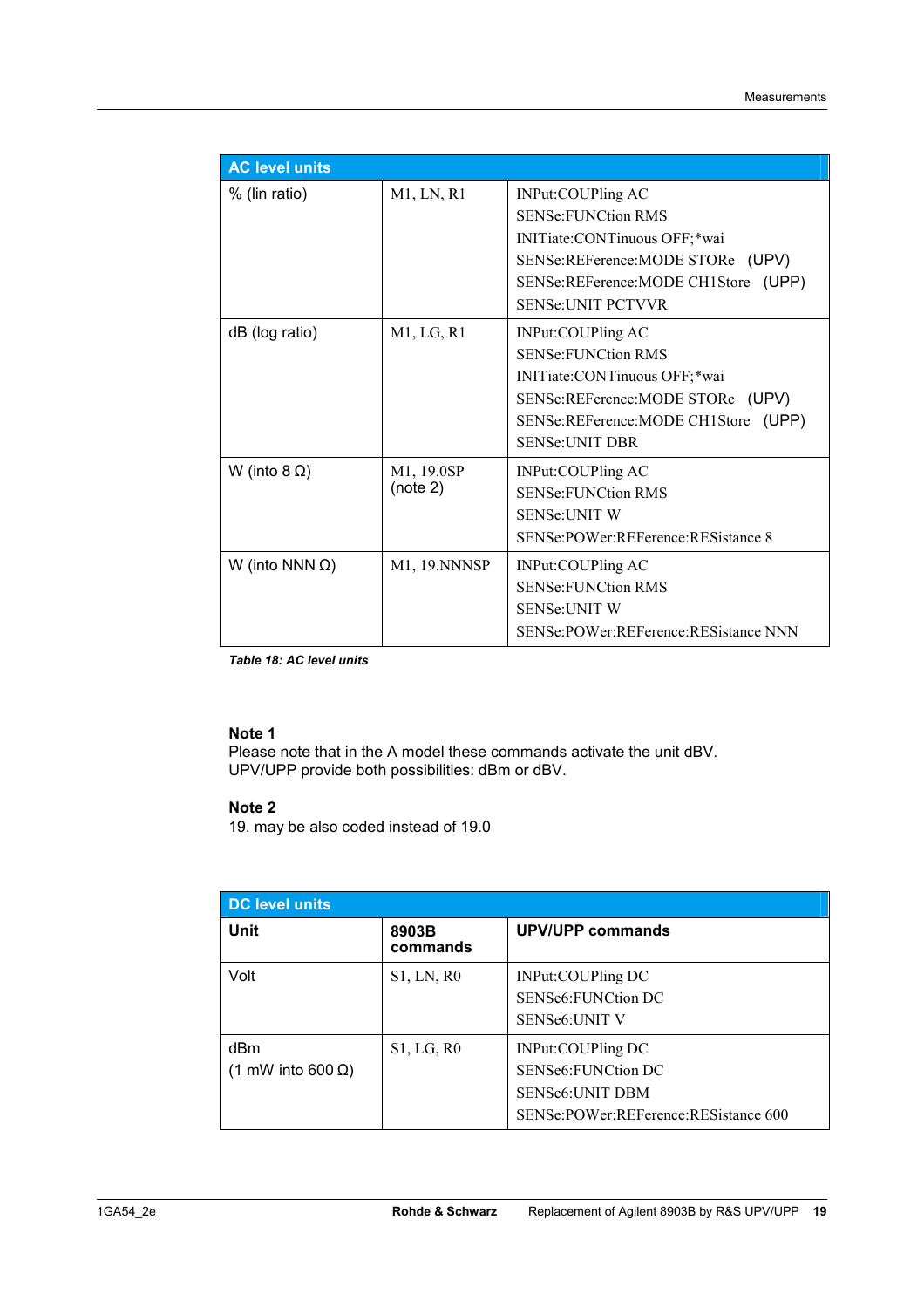| <b>DC level units</b> |                   |                                      |
|-----------------------|-------------------|--------------------------------------|
| % (lin ratio)         | <b>S1, LN, R1</b> | INPut:COUPling DC                    |
|                       |                   | SENSe6: FUNCtion DC                  |
|                       |                   | INITiate:CONTinuous OFF;*wai         |
|                       |                   | SENSe6:REFerence:MODE STORe (UPV)    |
|                       |                   | SENSe6:REFerence:MODE CH1Store (UPP) |
|                       |                   | <b>SENSe6: UNIT PCTVVR</b>           |
| dB (log ratio)        | S1, LG, R1        | INPut:COUPling DC                    |
|                       |                   | SENSe6: FUNCtion DC                  |
|                       |                   | INITiate:CONTinuous OFF;*wai         |
|                       |                   | SENSe6:REFerence:MODE STORe (UPV)    |
|                       |                   | SENSe6:REFerence:MODE CH1Store (UPP) |
|                       |                   | <b>SENSe6:UNIT DBR</b>               |

*Table 19: DC level units* 

DC level must not be negative for log ratio.

| <b>Distortion units</b> |                          |                                                                                                                                                      |
|-------------------------|--------------------------|------------------------------------------------------------------------------------------------------------------------------------------------------|
| Unit                    | 8903B<br>commands        | <b>UPV/UPP commands</b>                                                                                                                              |
| $%$ (lin)               | M3, LN, R0               | INPut:COUPling AC<br><b>SENSe:FUNCtion THDNsndr</b><br>SENSe: FUNCtion: MMODe THDN<br><b>SENSe: UNIT PCT</b>                                         |
| dB (log)                | M3, LG, R0               | INPut:COUPling AC<br><b>SENSe:FUNCtion THDNsndr</b><br>SENSe: FUNCtion: MMODe THDN<br><b>SENSe:UNIT DB</b>                                           |
| Volt (level lin)        | S3, LN, R0               | INPut:COUPling AC<br><b>SENSe:FUNCtion THDNsndr</b><br>SENSe: FUNCtion: MMODe LTHDn<br><b>SENSe: UNIT V</b>                                          |
| dBm (level log)         | S3, LG, R0               | INPut:COUPling AC<br><b>SENSe:FUNCtion THDNsndr</b><br>SENSe: FUNCtion: MMODe LTHDn<br><b>SENSe:UNIT DBM</b><br>SENSe:POWer:REFerence:RESistance 600 |
| % (lin ratio)           | M3, LN, R1<br>S3, LN, R1 | INPut:COUPling AC<br><b>SENSe:FUNCtion THDNsndr</b><br>SENSe: FUNCtion: MMODe LTHDn<br>INITiate:CONTinuous OFF;*wai                                  |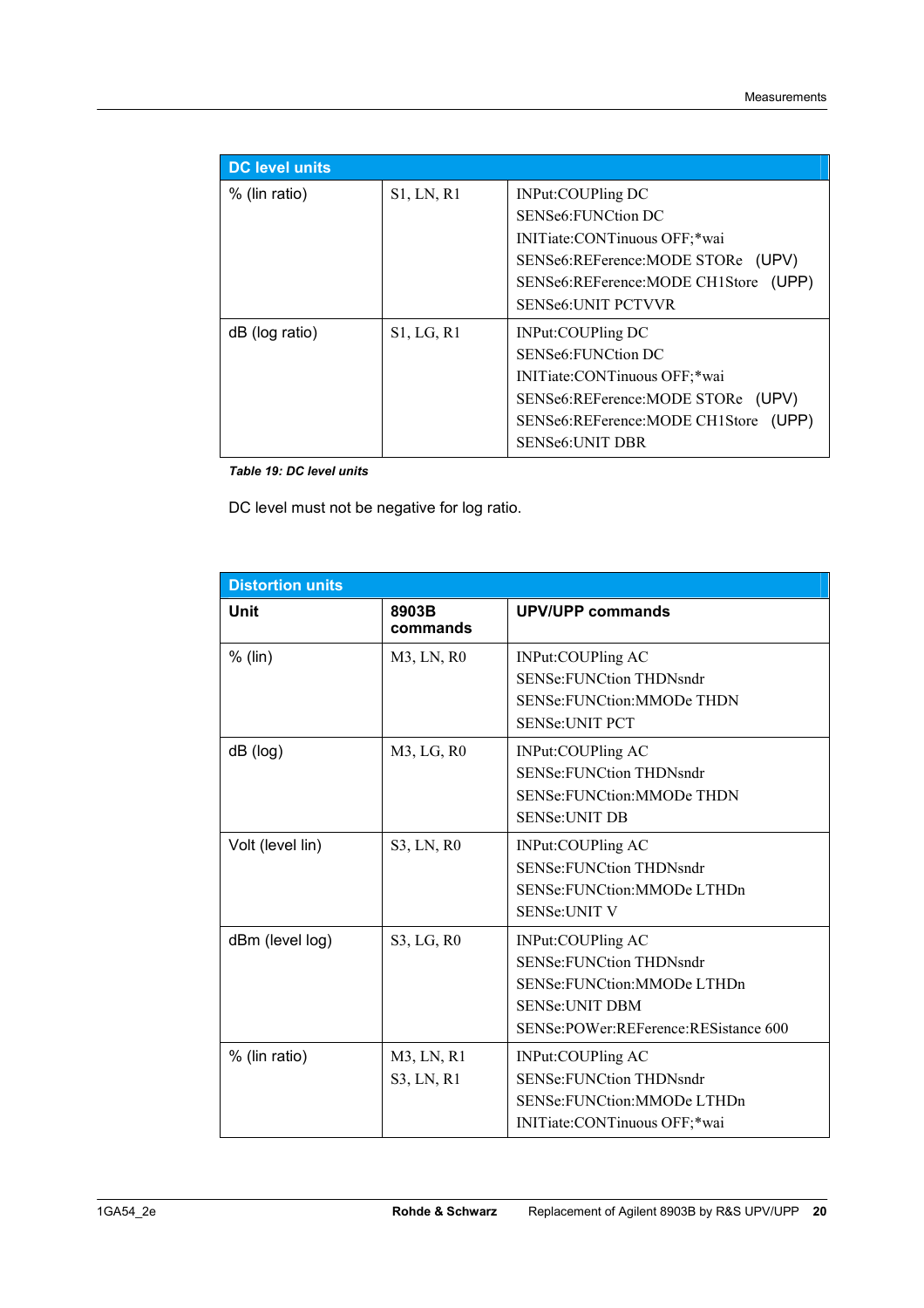| <b>Distortion units</b> |                             |                                                                                                                                                                                                                          |
|-------------------------|-----------------------------|--------------------------------------------------------------------------------------------------------------------------------------------------------------------------------------------------------------------------|
|                         |                             | SENSe:REFerence:MODE STORe (UPV)<br>SENSe:REFerence:MODE CH1Store (UPP)<br><b>SENSe: UNIT PCTVVR</b>                                                                                                                     |
| dB (log ratio)          | $M3$ , LG, R1<br>S3, LG, R1 | INPut:COUPling AC<br><b>SENSe: FUNCtion THDNsndr</b><br>SENSe: FUNCtion: MMODe LTHDn<br>INITiate:CONTinuous OFF;*wai<br>SENSe:REFerence:MODE STORe (UPV)<br>SENSe:REFerence:MODE CH1Store (UPP)<br><b>SENSe:UNIT DBR</b> |

*Table 20: Distortion units* 

If UPV/UPP is running in continuous trigger mode "INITiate:CONTinuous ON" (equivalent to T0 trigger of 8903B), then the "INITiate:CONTinuous OFF;\*wai" command to measure the actual level is not needed and must not to be sent, because this would switch from continuous to single triggered measurements.

| <b>SINAD units</b> |                   |                                                                                             |
|--------------------|-------------------|---------------------------------------------------------------------------------------------|
| <b>Unit</b>        | 8903B<br>commands | <b>UPV/UPP commands</b>                                                                     |
| $%$ (lin)          | M2, LN, R0        | Not supported                                                                               |
| dB (log)           | M2, LG, R0        | INPut:COUPling AC<br><b>SENSe:FUNCtion THDNsndr</b><br><b>SENSe:FUNCtion:MMODe SNDRatio</b> |
| % (lin ratio)      | M2, LN, R1        | Not supported                                                                               |
| dB (log ratio)     | M2, LG, R1        | Not supported                                                                               |

*Table 21: SINAD units* 

| <b>Signal to Noise units</b> |                   |                                               |
|------------------------------|-------------------|-----------------------------------------------|
| <b>Unit</b>                  | 8903B<br>commands | <b>UPV/UPP commands</b>                       |
| $%$ (lin)                    | S2, LN, R0        | Not supported                                 |
| $dB$ ( $log$ )               | S2, LG, R0        | INPut:COUPling AC<br><b>SENSe:FUNCtion SN</b> |
| % (lin ratio)                | S2, LN, R1        | Not supported                                 |
| dB (log ratio)               | S2, LG, R1        | Not supported                                 |

*Table 22: Signal to Noise units* 

If ratio units are really needed for SINAD or Signal to Noise measurements, it is recommended to do this calculation in the PC which remote controls the system.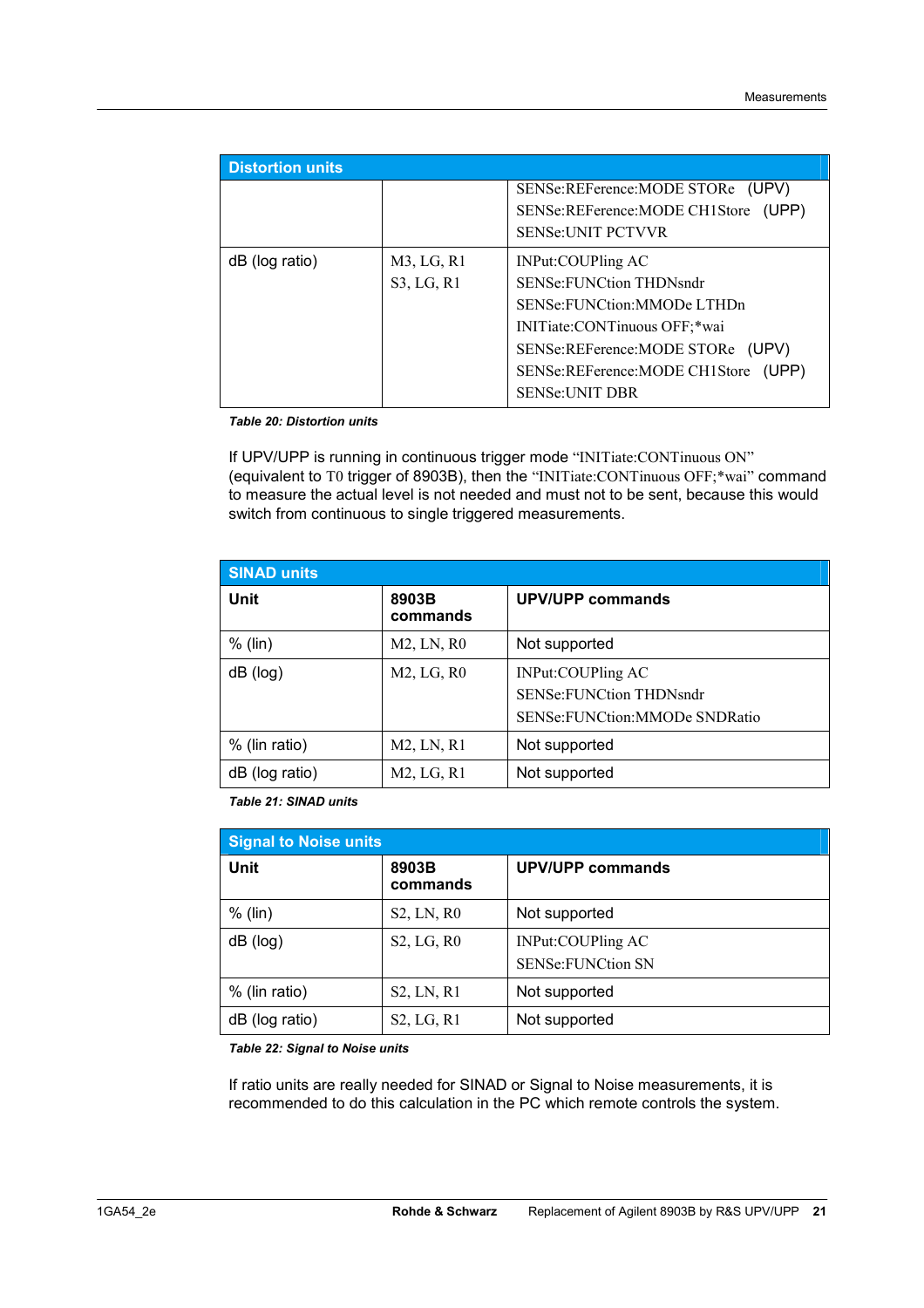## 8 Filter settings

The 8903B has two filter sections, one with the highpass/weighting filters and the other with the lowpass filters. All filters are realized in hardware, of course. The highpass/weighting filter section contains 2 filters out of a selection of 5 different weighting filters and a 400 Hz highpass. The lowpass section has a 30 kHz and a 80 kHz lowpass. One filter of each filter section can be selected at a time.

Within the UPV/UPP all filters are implemented in software. With the digital highpass and lowpass filters a flat passband to the cut-off frequency, a steep roll-off and a high stopband attenuation can be achieved. The filters can be cut in at different stages of the signal processing chain. Up to 4 filters can be combined for level measurements.

When replacing the 8903B, the following configuration should be used: The highpass/weighting filter section is covered by the pre-filter, which is selected in the analyzer config panel, while the lowpass section is covered by the function filter 1, which is selected in the analyzer function panel.

The filter settings in the 8903B are independent of the selected measurement function. This means, they are kept unchanged, when the function is changed. In the UPV/UPP this is the same only for the pre-filter, which covers the highpass/weighting filter section, but is different for the lowpass filter which is cut in as function filter. The function filters can be individually selected for each measurement function. If a measurement function is changed, care has to be taken to maintain the correct lowpass filter setting.

The pre-filter does not depend on the measurement function, but is not automatically switched off, when DC measurement is selected. In the 8903B, even if DC measurement is selected, the previously selected filters are still indicated, but obviously not used (because DC measurement is performed correctly, even if a highpass is selected).

For THD or SINAD measurements it is important to use the pre-filter when a weighting filter is needed for the measurement. The prefilter of UPV/UPP is applied to the complete input signal, as it is done in the 8903B. Thus also the fundamental frequency of the signal may be attenuated by this filter. The function filters of UPV/UPP are applied after the level measurement of the fundamental frequency. This might cause differences in the measurement results of 8903B and UPV/UPP if the weighting filters would be applied as function filters and if the fundamental frequency would be attenuated by the weighting function.

### **8.1 Highpass and weighting filters**

The pre-filter (remote control command INPut:FILTer) in the UPV/UPP is used to implement the highpass and weighting filters.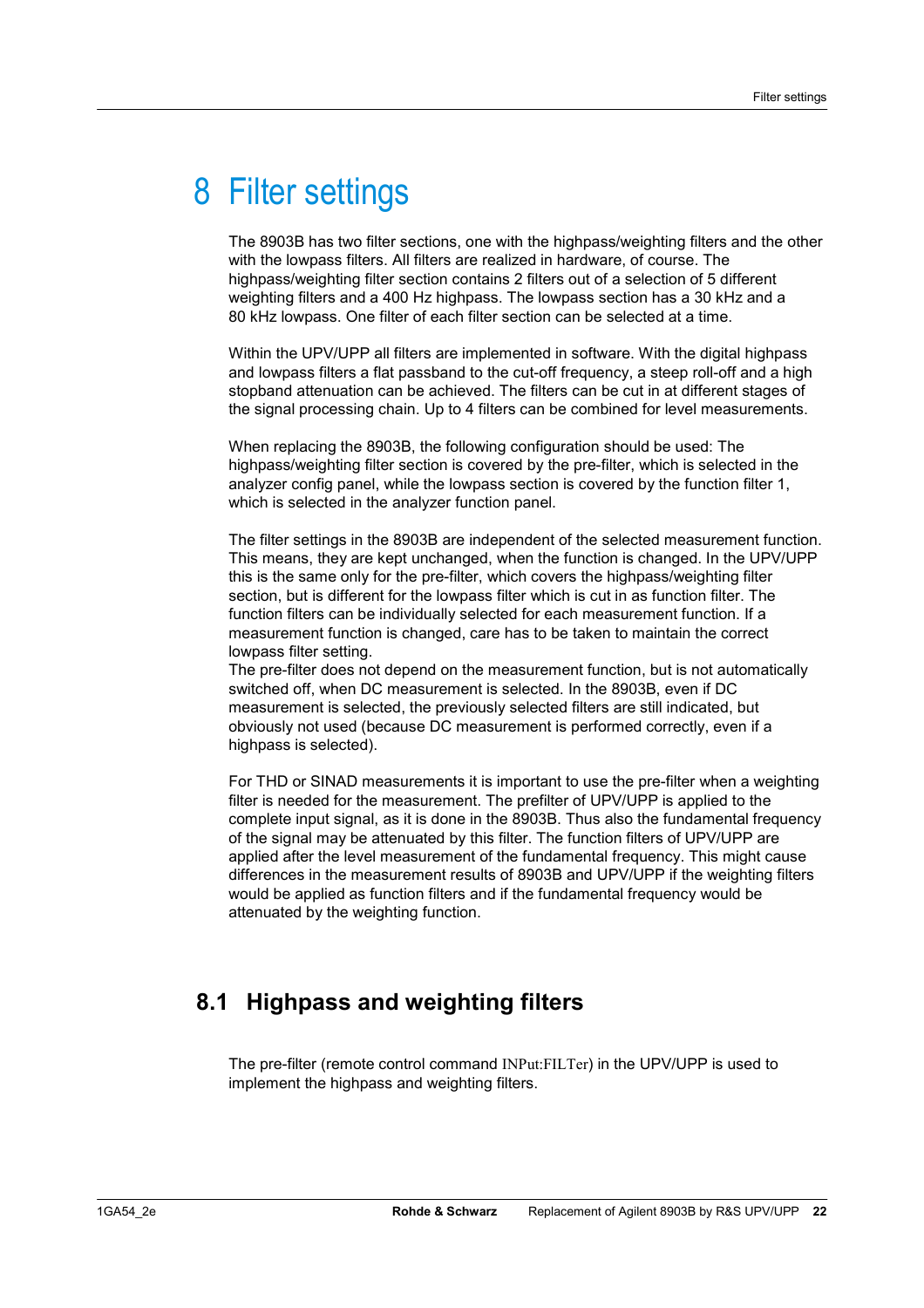| <b>Highpass and weighting filters</b> |                |                                                              |  |
|---------------------------------------|----------------|--------------------------------------------------------------|--|
| <b>Function</b>                       | 8903B command  | <b>UPV/UPP command</b>                                       |  |
| All plug-in HP/BP filters off         | H0             | <b>INPut:FILTer OFF</b>                                      |  |
| Left plug-in filter on                | H1             | INPut:FILTer UFIL2   CCIT   CMES<br>CCIR   CARM   AWE        |  |
| Right plug-in filter on               | H <sub>2</sub> | INPut:FILTer UFIL2   CCIT   CMES<br><b>CCIR   CARM   AWE</b> |  |

*Table 23: Highpass and weighting filters for 8903B model* 

The analyzer hardware of the 8903B provides 2 slots (H1 and H2) for highpass and weighting filters. In each slot one filter out of a selection of 6 filters can be fitted as an option. By manual or remote operation it is only possible to select one of the two slots, the user must know which filter is mounted in which slot.

Therefore, before it is possible to translate the 8903B commands H1 and H2 to the appropriate UPV/UPP commands, you have to determine which kind of filter is plugged-in in the left (H1) and the right (H2) slot.

| Filter designations in 8903B and UPV/UPP |                |                          |  |
|------------------------------------------|----------------|--------------------------|--|
| 8903B                                    | <b>UPV/UPP</b> | <b>UPV/UPP command</b>   |  |
| 400 Hz high-pass                         | 2:HP400.0Hz    | INPut:FILTer UFIL2       |  |
| <b>CCITT</b> weighting filter            | <b>CCITT</b>   | <b>INPut:FILTer CCIT</b> |  |
| <b>CCIR</b> weighting filter             | CCIR 1k wtd    | <b>INPut:FILTer CCIR</b> |  |
| C-Message weighting filter               | C Message      | <b>INPut:FILTer CMES</b> |  |
| <b>CCIR/ARM</b> weighting filter         | CCIR 2k wtd    | <b>INPut:FILTer CARM</b> |  |
| "A" weighting filter                     | A weighting    | <b>INPut:FILTer AWE</b>  |  |

*Table 24: Filter designations* 

According to the 8903B data sheet the HP 400 Hz should have a stopband rejection of > 40 dB for frequencies below 250 Hz. In the UPV/UPP this attenuation can not be achieved with the fixed HighPass 400 Hz. The default user definable filter no. 2 (HP 400 Hz, 8th order, 60 dB attenuation), with the short name 2:HP400.0Hz must be used to meet the required filter specifications.

The UPV/UPP highpass filter has an attenuation of -0.1 dB at the passband edge frequency of 400 Hz. If the soft -3 dB roll-off at 400 Hz is really needed, the fixed HP 400 Hz must be cut in in addition as function filter 2, using the remote control command "SENSe:FILTer2 HP400". Only in case of this very special situation, this filter must be switched off, before switching to another filter in the UPV, corresponding to the plug-in filter in the other slot of the 8903B.

Be sure, that the user definable filter #2 is defined to be a HP, 8th order, 400 Hz passband frequency and 60 dB stopband attenuation, which is the case after preset or loading the pre-defined setup hp8903\_default\_upy.set" or "hp8903\_default\_upp.set".

The older 8903A model has only a 400 Hz highpass and a psophometric (CCITT) weighting filter, which are selected with the following commands: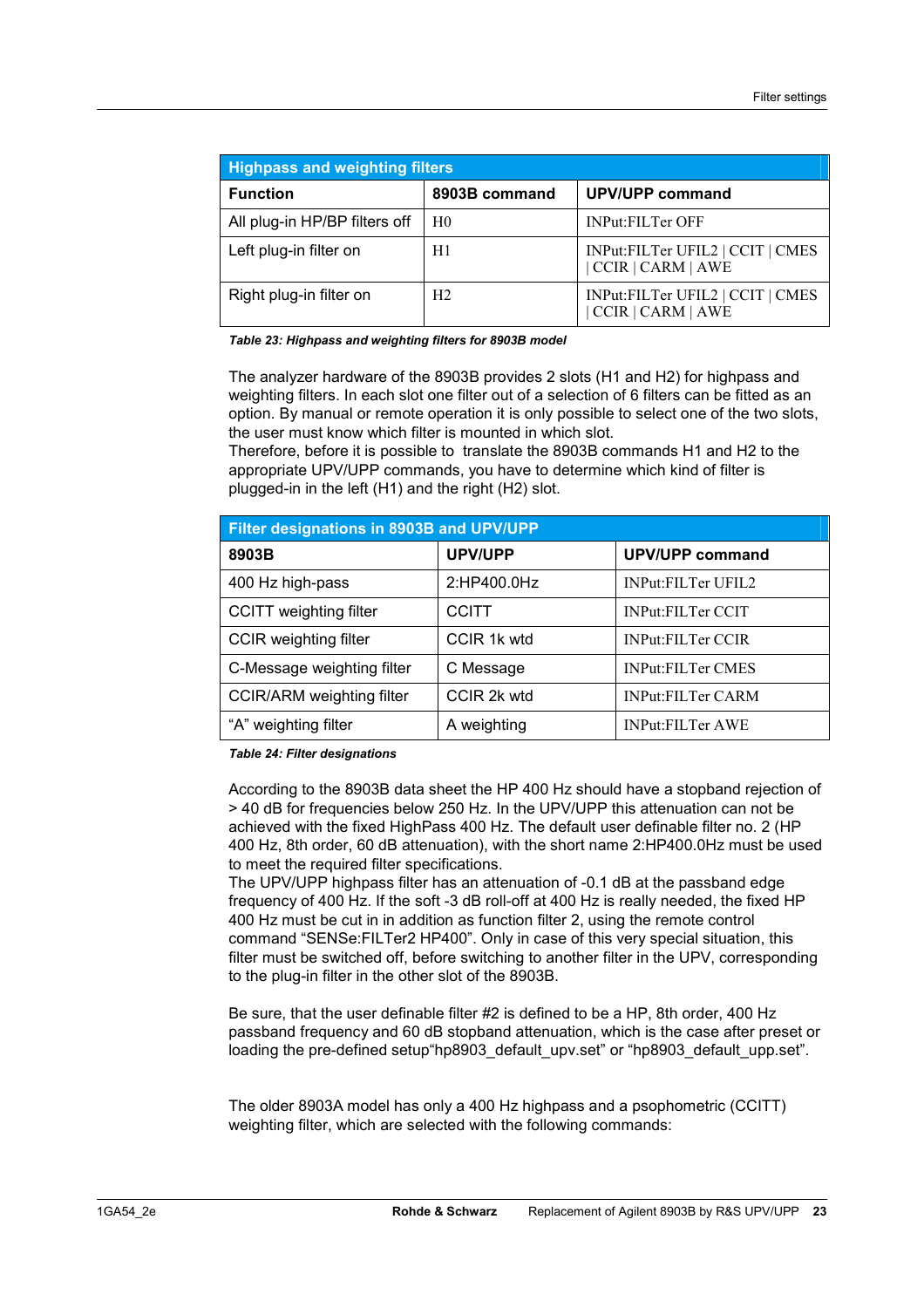| <b>Highpass and weighting filters</b> |                |                           |  |
|---------------------------------------|----------------|---------------------------|--|
| <b>Function</b>                       | 8903A command  | UPV/UPP command           |  |
| All plug-in HP/BP filters off         | H0             | <b>INPut:FILTer OFF</b>   |  |
| 400 Hz filter on                      | H1             | <b>INPut:FILTer UFIL2</b> |  |
| Psophometric BP filter on             | H <sub>2</sub> | <b>INPut:FILTer CCIT</b>  |  |

*Table 25: Highpass and weighting filters for 8903A model* 

### **8.2 Lowpass filters**

To implement the lowpass filters in the UPV/UPP the function filter and the bandwidth setting are used.

| <b>Lowpass filters</b> |                  |                                                                                                    |
|------------------------|------------------|----------------------------------------------------------------------------------------------------|
| <b>Function</b>        | 8903B<br>command | <b>UPV/UPP command</b>                                                                             |
| All LP filters off     | LO               | <b>SENSe:FILTer OFF</b><br>INPut:BANDwidth:Mode B250<br>(UPV)<br>(UPP)<br>INPut:BANDwidth:Mode B80 |
| 30 kHz LP filter on    | L1               | INPut:BANDwidth:Mode B80<br><b>SENSe:FILTer LP30</b>                                               |
| 80 kHz LP filter on    | L <sub>2</sub>   | INPut:BANDwidth:Mode B80<br><b>SENSe:FILTer OFF</b>                                                |

#### *Table 26: Lowpass filters*

When the lowpass filter is switched off, the UPV/UPP analyzer bandwidth is set to the maximum range, which is 250 kHz for the UPV and 80 kHz for the UPP.

The 80 kHz lowpass is realized with the 80 kHz bandwidth setting and is thus independent of the measurement function.

The 30 kHz lowpass is cut in as function filter. The function filters can be individually selected for each measurement function. If a measurement function is changed, care has to be taken to maintain the correct filter setting.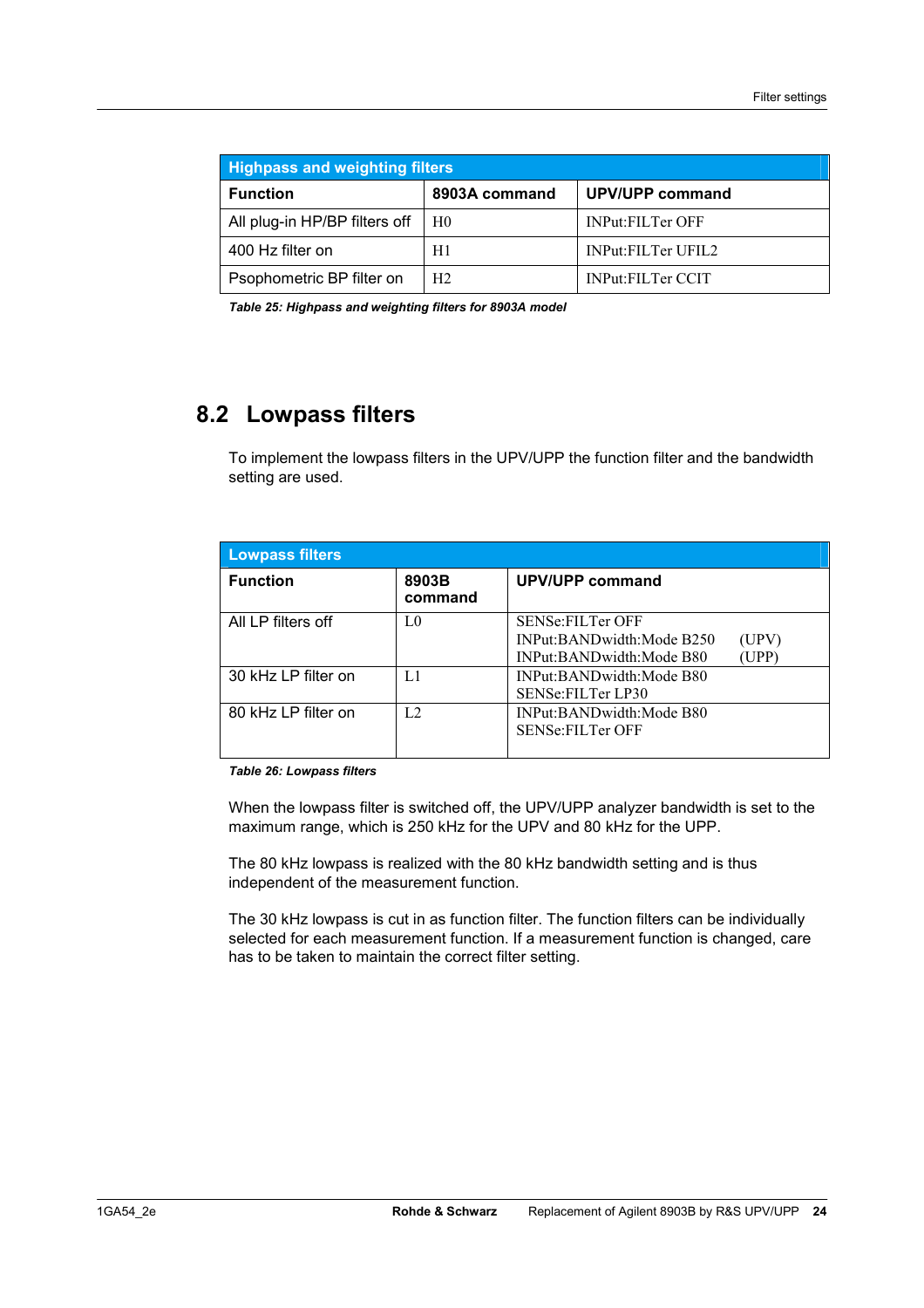## 9 Retrieving measurement results

In the default free run trigger mode T0 of the 8903B, it is possible to read the measurement result directly from the bus without having to send a query command first. With the UPV/UPP you need to send a query command before the result can be read from the bus by the controller. UPV and UPP provide a free run trigger mode (like T0) as well as a single triggered mode (like T2 or T3). You can set the UPV/UPP to a continuous measuring mode and then query and read measurement results at any time you want. Or you can trigger a single measurement and then read the settled result. All measurements which are set to ON, are triggered simultaneously and will provide a result.

When first addressed, the UPV/UPP resumes the continuous or single trigger mode, which was selected before changing from local to remote mode.

| Set the measuring mode (trigger mode) |       |                              |  |
|---------------------------------------|-------|------------------------------|--|
| <b>Measuring mode</b>                 | 8903B | UPV/UPP                      |  |
| Continuous                            | T0    | INITiate:CONTinuous ON       |  |
| Hold                                  | T1    | <b>INITiate:FORCe STOP</b>   |  |
| Single triggered                      | T2    | INITiate:CONTinuous OFF      |  |
| Single triggered                      | T3    | INITiate:CONTinuous OFF;*wai |  |

*Table 27: Measuring mode (trigger mode)* 

Rapid frequency count using the remote control command "RF" is not supported. This was used to bypass the slow internal controller of the 8903B and is no longer needed for modern instruments having very fast internal calculating capability.

#### **8903B**

Before reading a result, you have to select, if you want to read the result from the left (Frequency) display by using the command RL or 20.1SP, or from the right (any AC measurement function or DC measurement) display by using the command RR or 20.0SP. There is no extra query command.

#### **UPV/UPP**

Within the command SENSe<n>:DATA[1]? you can select, which result you want to read. The parameter  $\langle n \rangle$  specifies the type of measurement whose result is queried in channel 1.

| <b>Reading measurement results</b> |                                                          |                                                |  |
|------------------------------------|----------------------------------------------------------|------------------------------------------------|--|
| <b>Result</b>                      | 8903B command                                            | UPV/UPP command                                |  |
| AC Measurement<br><b>Functions</b> | RR; (or 20.0SP)<br>Read <meas funct="" result=""></meas> | SENSe1:DATA[1]<br>Read < meas funct result >   |  |
| DC measurement                     | RR; (or 20.0SP)<br>Read <meas funct="" result=""></meas> | SENSe6:DATA[1]<br>Read <dc level=""></dc>      |  |
| Frequency                          | RL; (or 20.1SP)<br>Read <frequency></frequency>          | SENSe3:DATA[1]<br>Read <frequency></frequency> |  |

*Table 28: Reading measurement results*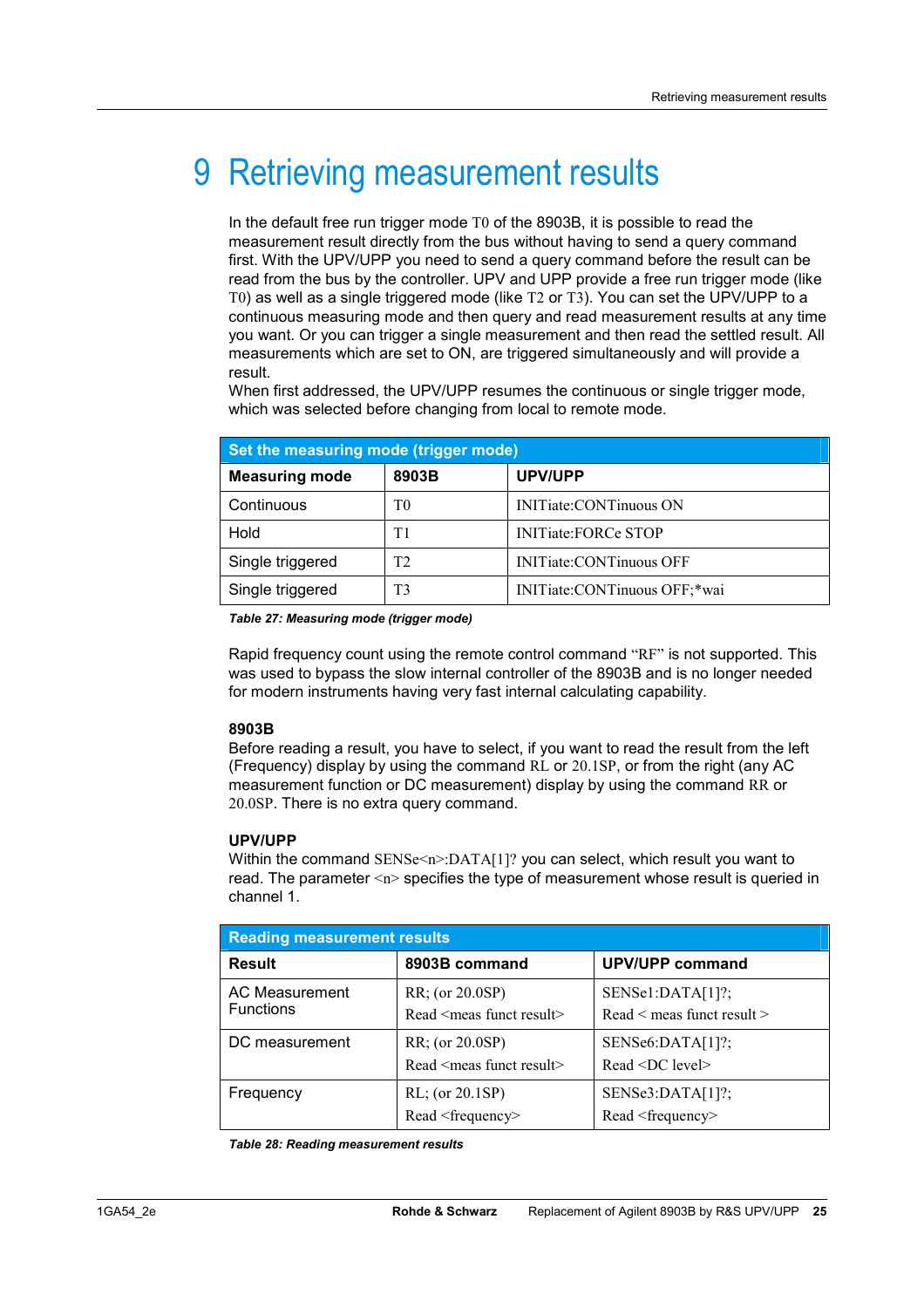| Time between measurements (start delay)                  |               |                                |  |
|----------------------------------------------------------|---------------|--------------------------------|--|
| <b>Function</b>                                          | 8903B command | UPV/UPP command                |  |
| Minimum time between<br>single triggered<br>measurements | 14 0SP        | TRIGger:DELay 0 S              |  |
| Add 1 s delay between<br>measurements                    | 14 1SP        | TRIGger:DELay 1 S              |  |
| Add 0 to 5 s delay<br>between<br>measurements            |               | $TRIGger: DELay \le value > S$ |  |

*Table 29: Time between measurements* 

## 10 Status byte and service request

The R&S UPV and UPP audio analyzers support GPIB service requests, just like the 8903B (and the older A model, too) does. However, unlike the 8903B/A, which has only one status byte, the UPV/UPP has several registers in its status reporting system. Besides the status byte (STB, condition set with \*ESR command), the UPV/UPP also uses the event status register (ESR, condition set with \*ESE command) for reporting the same conditions as the 8903B and A. The next tables show the equivalent commands for setting the service request conditions.

### **10.1 Setting the service request conditions**

| Setting the service request conditions in the 8903B status byte |              |                     |               |
|-----------------------------------------------------------------|--------------|---------------------|---------------|
| <b>Bit</b>                                                      | Value        | <b>Condition</b>    | 8903B command |
| 0                                                               | 1            | Data ready          | 22.1SP        |
| 1                                                               | $\mathbf{2}$ | Command error       | 22.2SP        |
| 2                                                               | 4            | Instrument error    | 22.4SP        |
| 3                                                               | 8            |                     |               |
| 4                                                               | 16           |                     |               |
| 5                                                               | 32           |                     |               |
| 6                                                               | 64           | Require Service Bit |               |
|                                                                 | 128          |                     |               |

*Table 30:Service request in 8903B*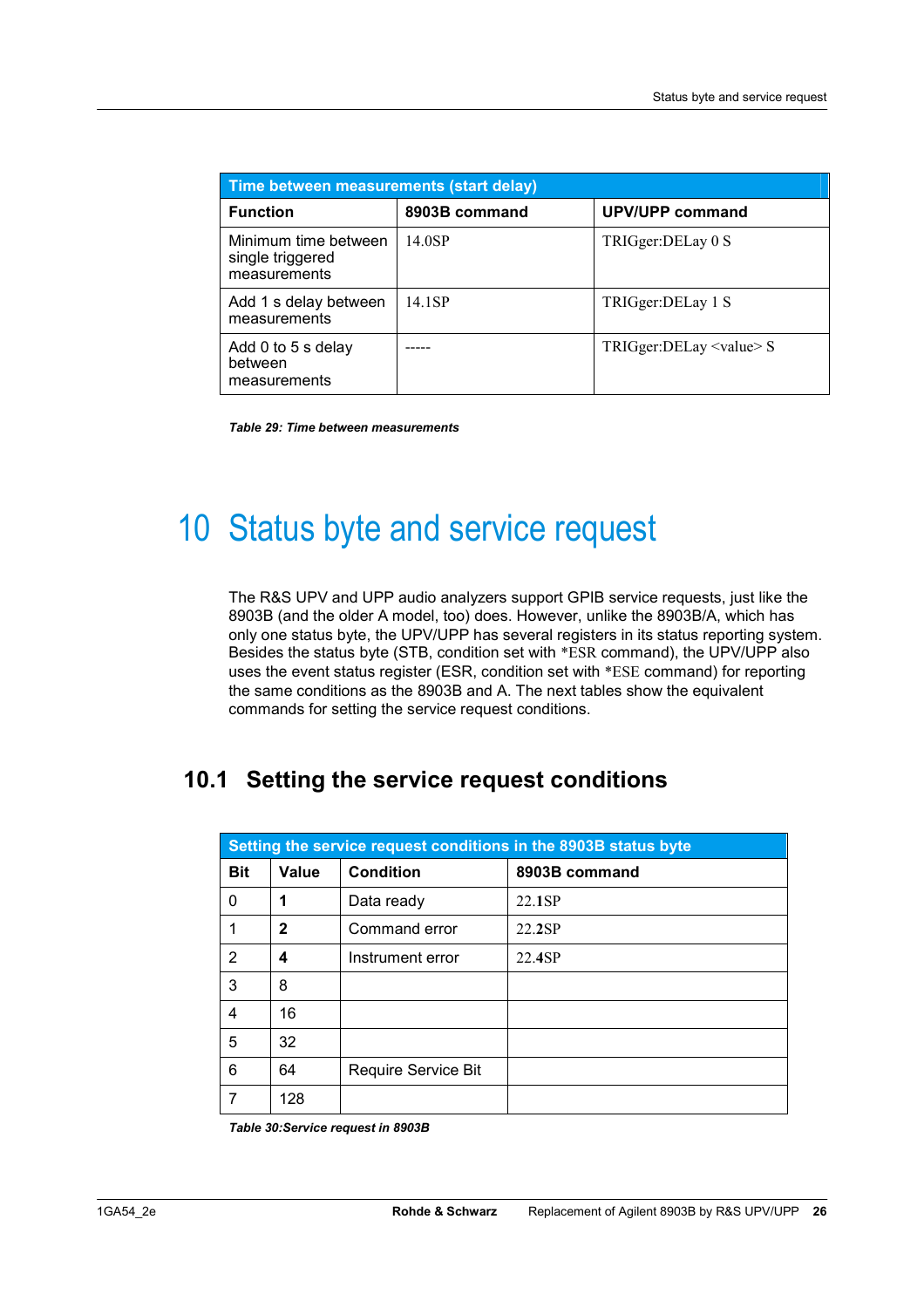| Setting the service request conditions in the UPV/UPP status system |       |                     |                        |
|---------------------------------------------------------------------|-------|---------------------|------------------------|
| <b>Bit</b>                                                          | Value | <b>Condition</b>    | <b>UPV/UPP command</b> |
| 0                                                                   | 1     |                     |                        |
| 1                                                                   | 2     |                     |                        |
| 2                                                                   | 4     | Instrument error    | $*SRE 4$               |
| 3                                                                   | 8     |                     |                        |
| 4                                                                   | 16    | Data ready          | <b>*SRE 16</b>         |
| 5                                                                   | 32    | Command error       | *SRE 32;: *ESE 32      |
| 6                                                                   | 64    | Require Service Bit |                        |
|                                                                     | 128   |                     |                        |

*Table 31:Service request in UPV/UPP* 

The 8903B/A powers up in the 22.2SP state. This means, that service request is enabled due to command errors. UPV and UPP power up without any service request condition set. A "\*SRE 32;:\*ESE 32" command must be sent to enable service request due to command errors, to be compatible with the 8903B/A default setting.

To enable more than one condition, e.g. to combine data ready and instrument error, the sum of the relevant values must be sent. 8903B/A 22.**5**SP

| OYUJDIA | 22.JSP         |
|---------|----------------|
| UPV/UPP | <b>*SRE 20</b> |

### **10.2 Reading the error code**

When the controller receives the service request, it will usually read the status byte via serial poll from the instrument and then detect the condition for the service request.

The 8903B/A returns both the data and the error code via the GPIB data buffer. An error is coded as part of a data value which is greater than 9 x 10 $^9$ . For example: Error **24** (Command Error) is returned as +900**24**E+05.

UPV and UPP put only the data (if queried before) into the data buffer. Thus, if the service request is due to data ready, the controller can then read the queried data using the Read <data> command.

But with modern SCPI compliant instruments, it is easier to read measurement results (data) without using the service request mechanism, but using the method described in the section **Retrieving measurement results**.

Any error code is entered into the error queue of UPV/UPP. Thus, if the service request is due to error(s), the controller must first query the data in the error queue and then read the error string from the data buffer.

 SYSTem:ERRor? Read <data>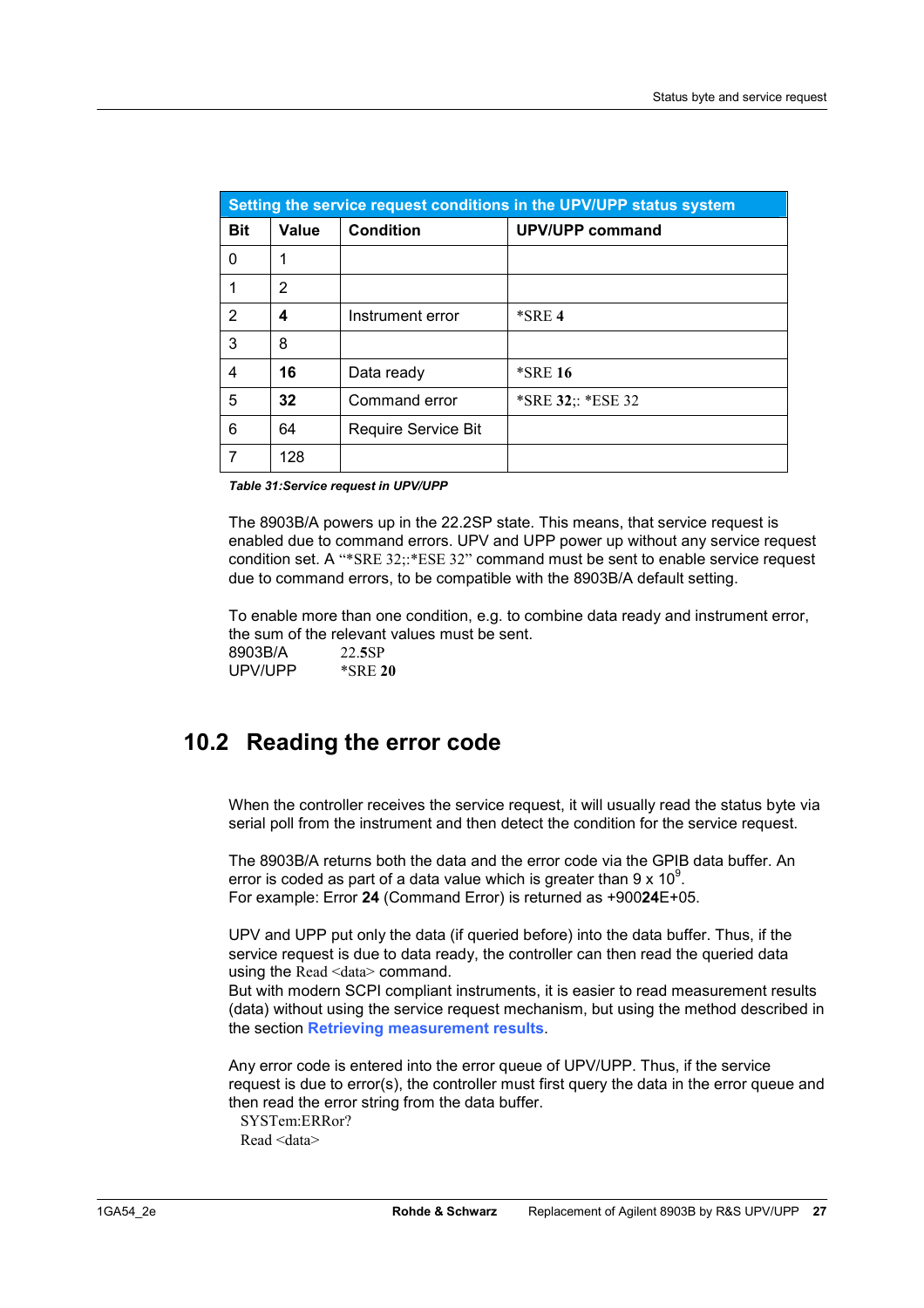To read all errors, these commands must be repeated, until the error queue is empty, which is indicated by the return string 0, "No error"

Return strings consist of an error number and an additional text describing the reason for the error, e.g.:

-222,"Data out of range;SOUR:VOLT 25 V"

-410,"Query interrupted"

## 11 Unsupported commands

The 8903B functionality and commands that are supported by equivalent commands on the UPV and UPP have been listed and explained in detail in the previous sections.

Some obsolete, not necessary or non supported functionality is summarized in the following table:

| <b>Unsupported commands</b>   |                                                                                                                                                       |  |  |
|-------------------------------|-------------------------------------------------------------------------------------------------------------------------------------------------------|--|--|
| Commands                      | <b>Function</b>                                                                                                                                       |  |  |
| FN, AN, UP, DN                | Amplitude and frequency increment<br>This can be easily calculated in the controlling<br>program                                                      |  |  |
| UL, LL, PL,<br>13.0SP, 13.1SP | Settings for controlling an x-y recorder<br>Obsolete, because nowadays x-y recorders are not<br>used any more.                                        |  |  |
| 3.0SP to 3.4SP                | Post Notch Gain<br>Not necessary due to digital implementation of<br>notch                                                                            |  |  |
| 4.0SP to 4.8SP                | Hold decimal point<br>Obsolete                                                                                                                        |  |  |
| 7.0SP, 7.1SP                  | <b>SINAD Meter Range</b><br>Both UPV and UPP do not provide an analog<br>SINAD meter                                                                  |  |  |
| 8.0SP to 8.3SP                | <b>Error Disable</b><br>For UPV/UPP it is not possible to suppress the<br>indication of instrument errors.                                            |  |  |
| 9.0SP                         | Hold input level range and hold notch tuning is<br>supported (see relevant previous sections).<br>Hold post-notch gain and decimal point is obsolete. |  |  |
| 10.0SP                        | <b>Display Source Settings</b><br>Not necessary: Settings are always displayed in the<br>panel and can be queried via remote control.                 |  |  |
| 16.0SP, 16.1SP                | SINAD and Signal-to-Noise Display resolution<br>Obsolete                                                                                              |  |  |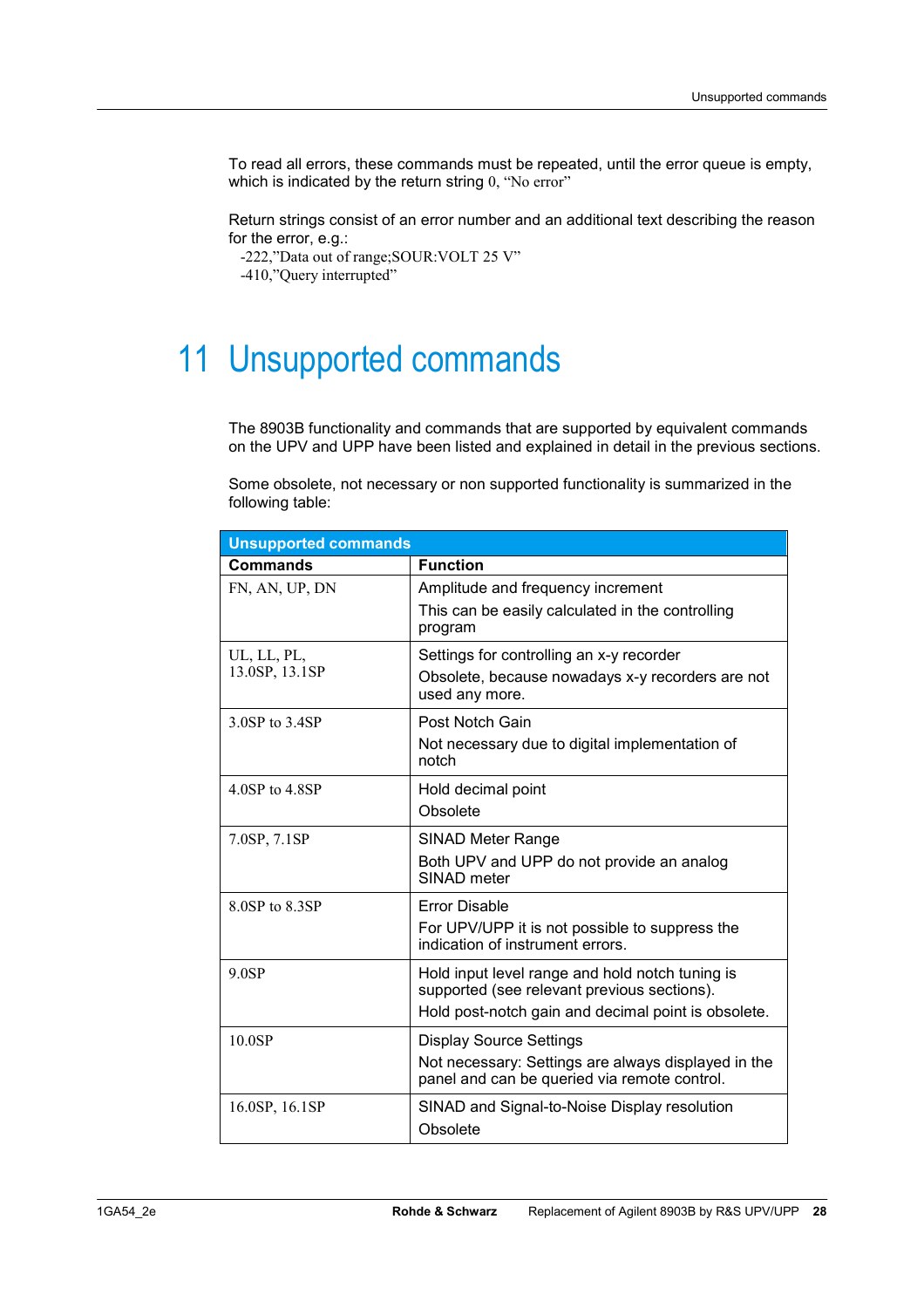| <b>Unsupported commands</b> |                                                                                                                                                     |  |
|-----------------------------|-----------------------------------------------------------------------------------------------------------------------------------------------------|--|
| 21.0SP, 21.1SP              | GPIB address displayed in binary<br>Obsolete<br>Decimal address (21.1SP) is always displayed in the<br>panel and can be queried via remote control. |  |
| 47.0SP, 47.1SP              | Source output impedance<br>50 $\Omega$ are not supported, 600 $\Omega$ for UPV only in<br>balanced output mode                                      |  |

*Table 32: Unsupported commands* 

## 12 Remote Control Emulation Mode

From firmware version 3.2.0 UPV/UPP can be remote controlled with the command set of the 8903B. The 8903B emulation mode can be invoked in the UPV/UPP Configuration Panel by selecting the remote language HP 8903B instead of SCPI.

|                     | Remote                      |
|---------------------|-----------------------------|
| <b>GPIB Address</b> | 20                          |
| Language            | HP 8903B                    |
| <b>Filter Left</b>  | SCPI                        |
| <b>Filter Right</b> | HP 8903B<br><b>U muuuwa</b> |

*Figure 3: Select the remote language* 

The analyzer hardware of the 8903B provides 2 slots for highpass and weighting filters, a left and a right one. In each slot one filter out of a selection of 6 filters can be fitted as an option. For details about the 8903B filter settings see section 8.

It is only possible to select one of the two slots. The UPV/UPP needs to know which filter is mounted in which slot to be able to activate the correct filter for the commands H1 (left slot) and H2 (right slot). You can select the filters which are fitted in the left and right slots of the 8903B in the UPV/UPP Configuration Panel.

|                     | Remote               |
|---------------------|----------------------|
| <b>GPIB Address</b> | 20                   |
| Language            | HP 8903B             |
| <b>Filter Left</b>  | HighPass 400 Hz      |
| <b>Fitter Right</b> | HighPass 400 Hz      |
| <b>SCPI Update</b>  | CCITT<br>CCIR 1k wtd |
| Source              | C Message            |
|                     | CCIR 2k wtd          |
|                     | A Weighting          |
| <b>APR 48</b><br>-  | $-1$                 |

*Figure 4: Select the plug-in filters*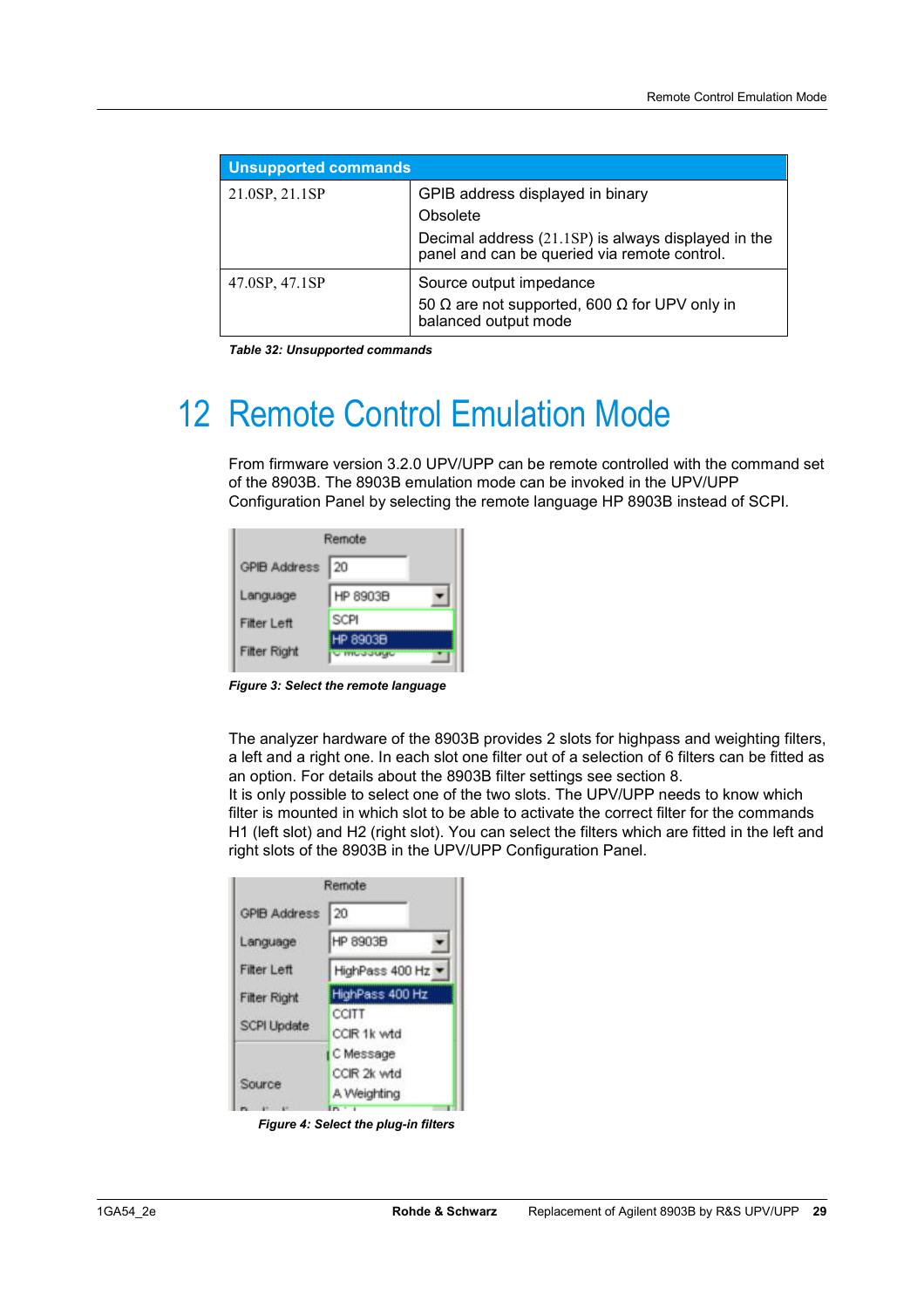## 13 Ordering Information

| R&S® UPV Audio Analyzer    | 1146.2003.02 |
|----------------------------|--------------|
| R&S® UPV66 Audio Analyzer  | 1146.2003.66 |
| R&S® UPP200 Audio Analyzer | 1411.1003.02 |

For additional information about audio analyzers and other measurement equipment, see the Rohde&Schwarz website www.rohde-schwarz.com.